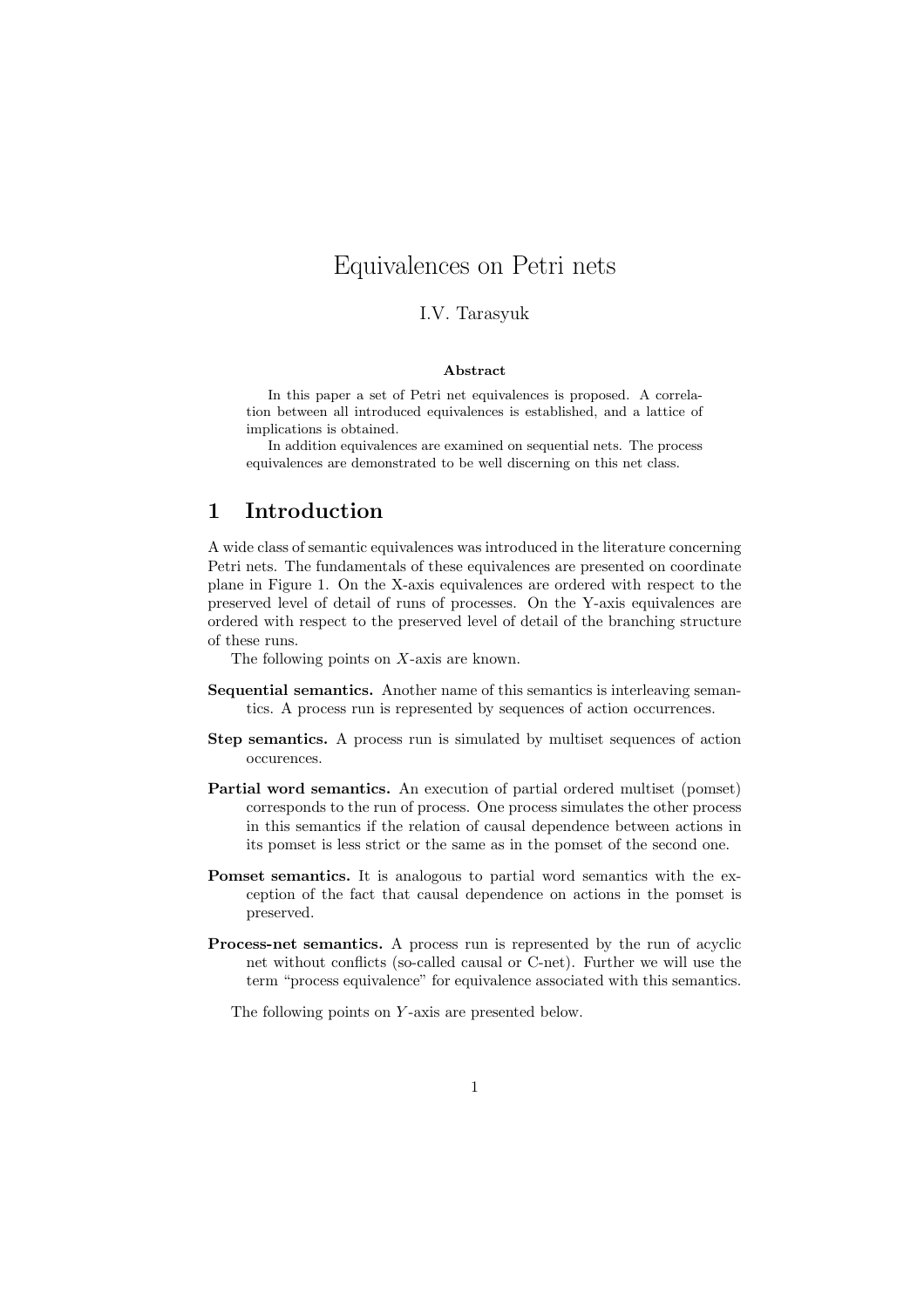

Figure 1: Classification of equivalences

- Simple equivalences. A process is determined by the set of its possible runs and nondeterminism is not taken into account (i.e. we do not take into consideration a place of nondeterministic choice among several process evolutions).
- Bisimulation equivalences. Nondeterminism is taken into account.
- ST-bisimulation equivalences. Actions are considered to have some internal structure (or actions do not occur instantaneously but they work for some time).
- History preserving bisimulation equivalences. (H-bisimulation equivalences in short). These equivalences take into account the "past" of process i.e. how extending process connects with process the run of which has led to the present state.

Let us examine which of the mentioned in the literature equivalences are in this coordinate plane.

• Let us consider simple equivalences.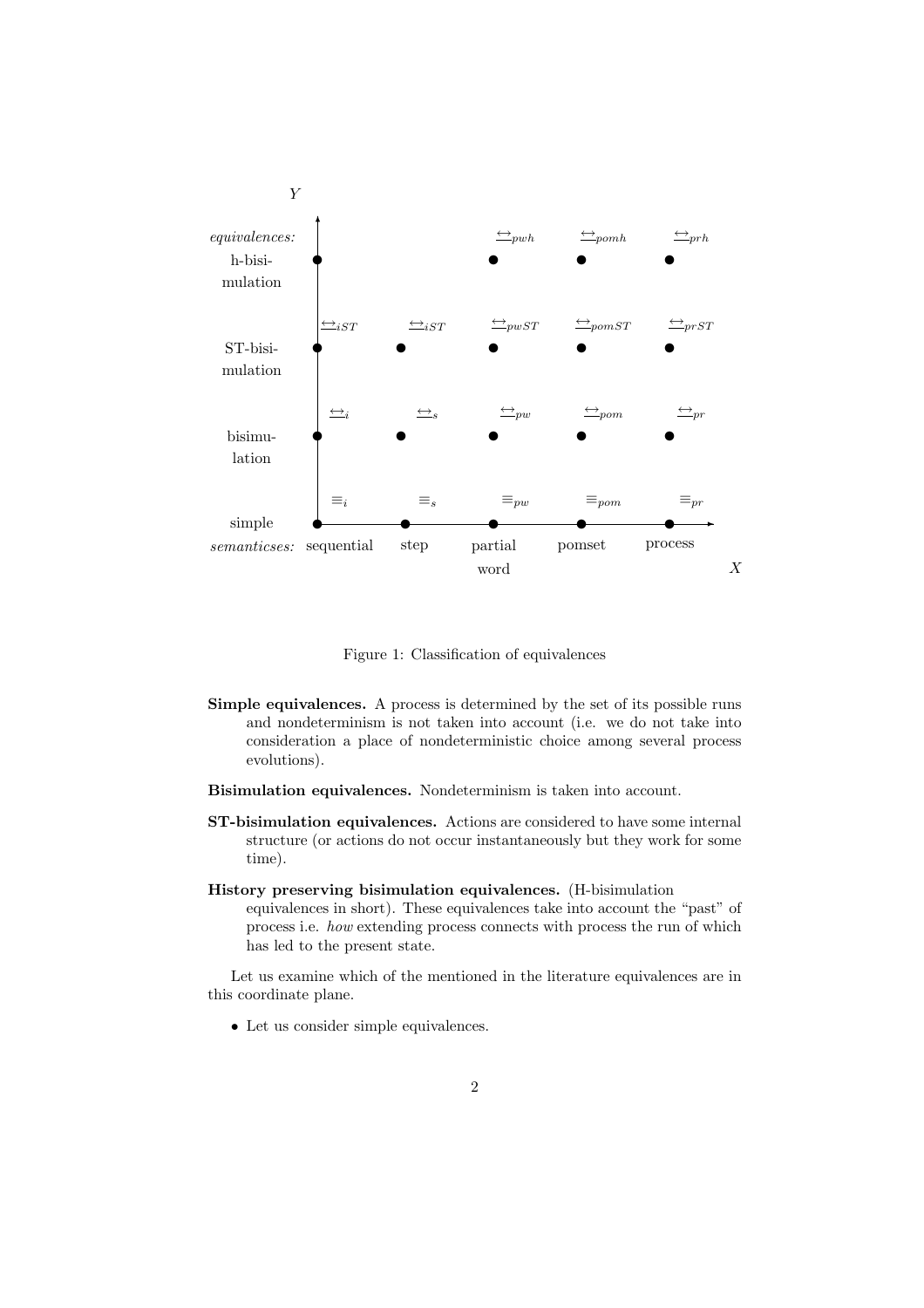- The simplest equivalence in the origin of coordinate is a language (sequential, interleaving) one. It is marked in  $\equiv_i$  symbol. Two nets are sequentially equivalent if their languages are the same. The definition of this equivalence on event structures can be found in [12].
- Step equivalence (is marked in  $\equiv_s$ ) associates nets having the same sets of step traces (sequences of action multisets). The definition on event structures is in [12].
- Pomset equivalence (is marked in  $\equiv_{\text{pom}}$ ) connects nets with the same action pomsets. This equivalence was defined in [13] on Petri nets and in [12] on event structures.
- The following equivalences are known among bisimulation ones.
	- Sequential bisimulation equivalence (is marked in  $\rightarrow i$ ) was introduced in [16] on automatons. The definition can be found also in [1, 2, 3, 4, 13] on Petri nets and in [11, 12, 18, 19] on event structures.
	- Step bisimulation equivalence (is marked in  $\rightarrow$ <sub>s</sub>) was introduced in [15]. The definition on Petri nets is in [1, 2, 13], and on event structures it is in [11, 12, 18, 19].
	- Partial word bisimulation equivalence (is marked in  $\rightarrow_{pw}$ ) was introduced in [18] on event structures. The definition on Petri nets can be found in [2], and on event structures it is also in [19].
	- Pomset equivalence (is marked in  $\rightarrow_{\textit{pom}}$ ) was introduced in [3, 13]. The definition on Perti nets is proposed in [1, 2, 4], and on event structures it is in [11, 12, 18, 19].
	- Process bisimulation equivalence (is marked in  $\triangleq_{pr}$ ) was proposed in [2] on Petri nets.
- The following ST-bisimulation equivalences are known.
	- Sequential ST-bisimulation equivalence (is marked in  $\leftrightarrow$ <sub>iST</sub>) was introduced on Petri nets in [13]. The definition on Petri nets can be found also in [3], and on event structures it is in [12, 18, 19]. Let us note that sequential ST-bisimulation equivalence coincides with corresponding step equivalence.
	- Partial word ST-bisimulation equivalence (is marked in  $\rightarrow_{\text{pwST}}$ ) was proposed in [18] on event structures. The definition can be found also in [19].
	- Pomset ST-bisimulation equivalence (is marked in  $\leftarrow$ <sub>nomST</sub>) was introduced in [18] on event structures. The definition is also in [19].
- History preserving bisimulation equivalence (is marked in  $\rightarrow_{p o m h}$ ) was considered in the literature. It was introduced in [17] on behaviour structures under the name of "bisimulation equivalense of behaviour structures". In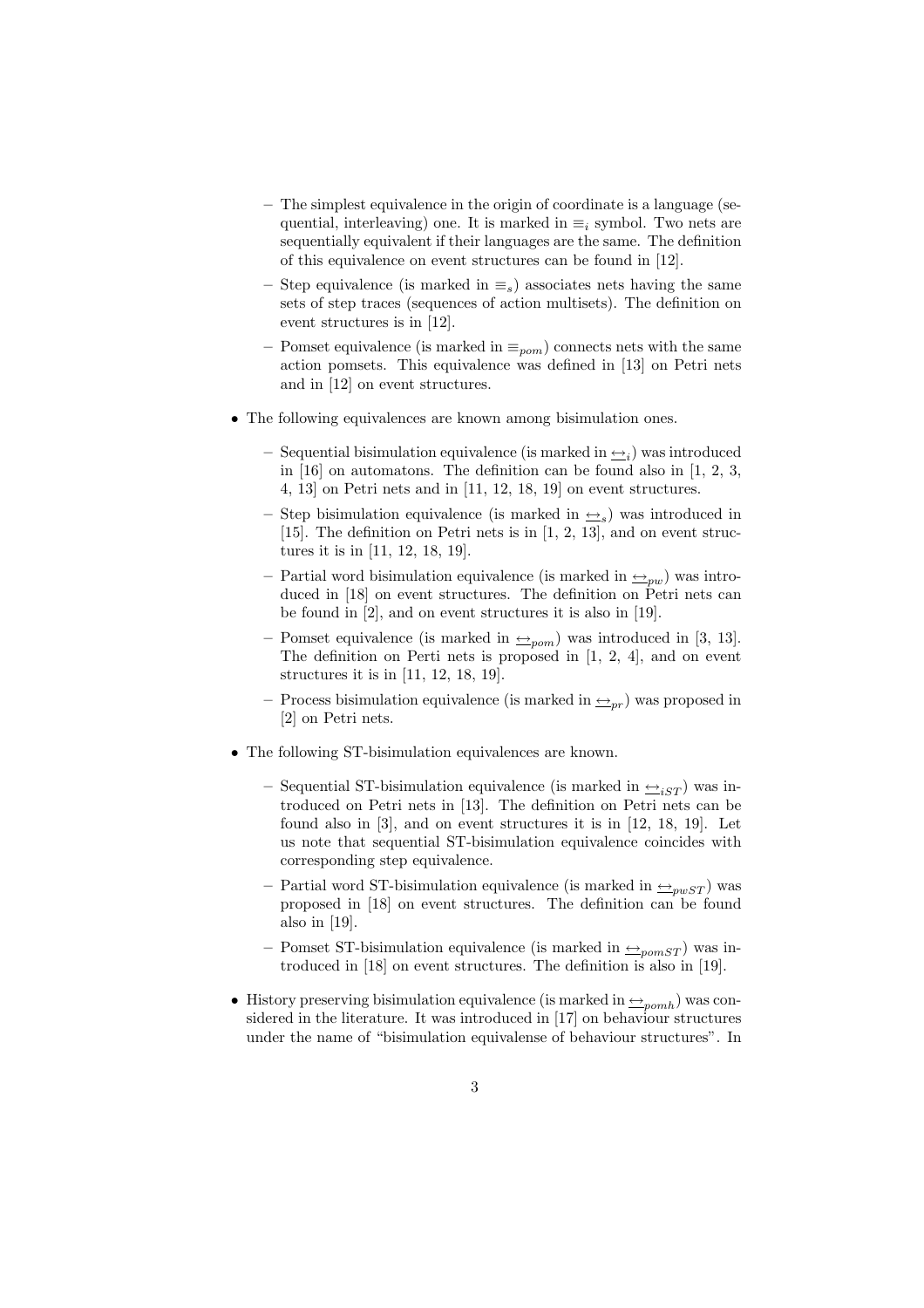[11] this equivalence was defined on event structures and called "history preserving bisimulation equivalence". The definition on Petri nets was introduced in [4]. In this paper the equivalence was named "fully concurrent bisimulation equivalence". The definition on Petri nets can be found also in [3, 10], and on event structures it is in [11, 12, 18, 19].

A number of new equivalences completing known ones is introduced in this paper. These new equivalences are also presented in Figure 1. A correlation between all introduced equivalences is established, and a lattice of implications is obtained.

In addition the introduced equivalences are examined on sequential nets, one of the Petri net classes. Process equivalences are demonstrated to be well discerning on sequential nets unlike other ones, a lot of which merge on this net class.

Let us do a short review of the paper. In Section 2 the basic definitions are given. Simple net equivalences are described in Section 3, Section 4 deals with bisimulation ones. In Section 5 the theorem establishing a correlation between all introduced equivalences is proved. Section 6 is devoted to the investigation of equivalences on sequential nets. The concluding Section 7 contains some ideas about development of this work.

## 2 Basic definitions

### 2.1 Multisets

Let X be some set. A multiset M over X is a mapping  $M: X \to \mathcal{N}$ , where N is a set of natural numbers. For  $x \in X$ ,  $M(x)$  is a multiplicity x in M. We write  $x \in M$  if  $M(x) > 0$ .

When  $\forall x \in X \ M(x) \leq 1$ , M is a proper set. M is finite if  $M(x) = 0$  for all  $x \in X$ , except maybe a finite number of them. Cardinality of multiset M is defined in such a way:  $|M| = \sum_{x \in X} M(x)$ . From now on we will consider only finite multisets.  $\mathcal{M}(X)$  denotes the set of all finite multisets over X.

Set-theotetic notions are extended to finite multisets in the standard way. If  $M, M' \in \mathcal{M}(X)$ , we define  $M + M'$  by  $(M + M')(x) = M(x) + M'(x)$ . We write  $M \subseteq M'$ , if  $\forall x \in X$   $M(x) \leq M'(x)$ . When  $M' \subseteq M$ , we define  $M - M'$ by  $(M - M')(x) = M(x) - M'(x)$ . Notation  $M + x - y$  is used instead of  $M + \{x\} - \{y\}$ . We write symbol  $\emptyset$  for empty multiset.

#### 2.2 Marked nets

A *labelled net* is a quadruple  $N = \langle P_N, T_N, F_N, l_N \rangle$ , where:

- $P_N = \{p, q, ...\}$  is a set of places;
- $T_N = \{u, v, ...\}$  is a set of transitions;
- $F_N : (P_N \times T_N) \cup (T_N \times P_N) \to \mathcal{N}$  is the flow relation with weights;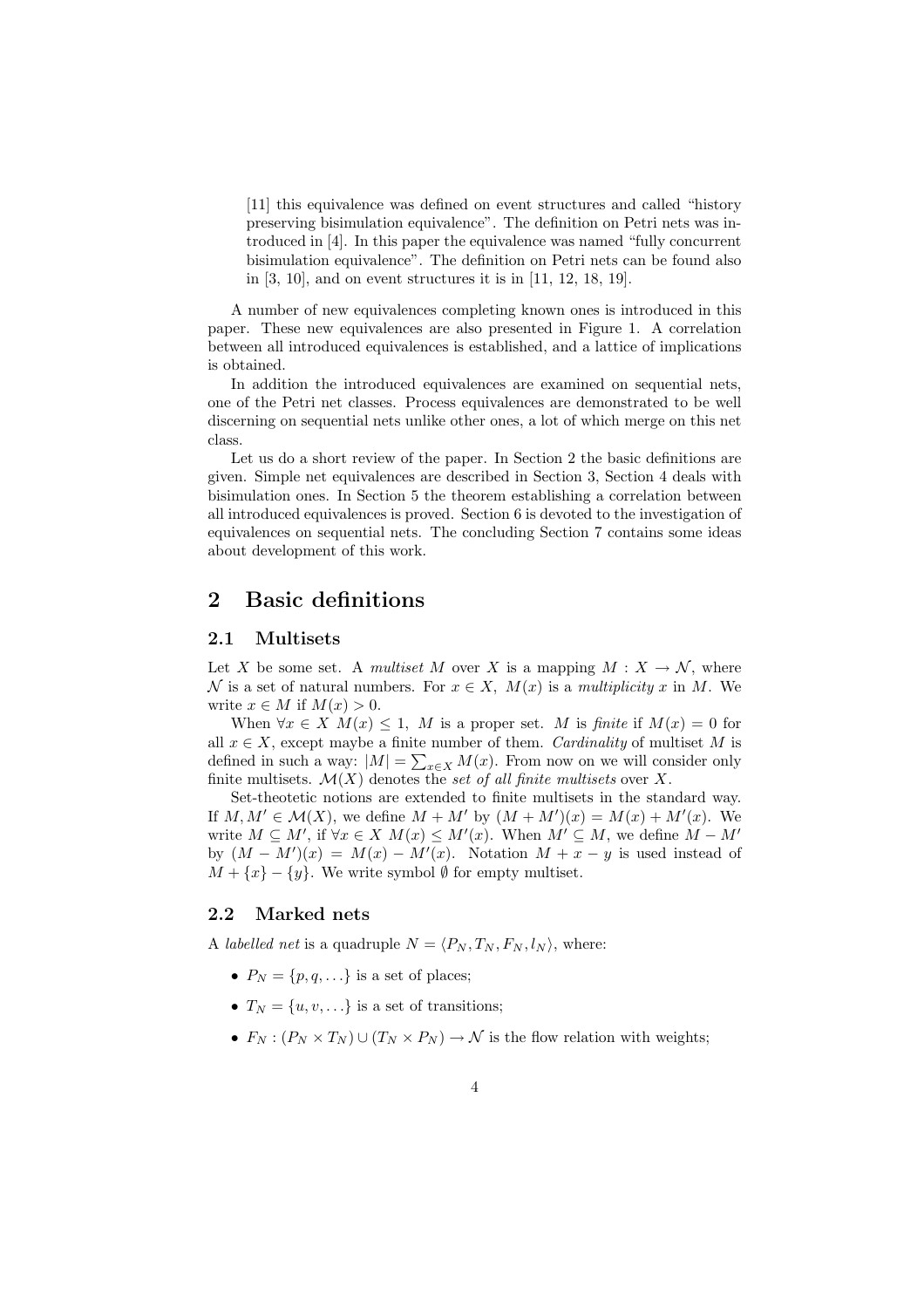•  $l_N : T_N \to Act$  is a labelling of transitions with action names.

It is believed that  $P_N \cap T_N = \emptyset$ .

Let N be a labelled net. A marking of N is a multiset  $M \in \mathcal{M}(P_N)$ .

A marked net is a tuple  $N = \langle P_N, T_N, F_N, l_N, M_N \rangle$  so that  $\langle P_N, T_N, F_N, l_N \rangle$ is a labelled net and  $M_N \in \mathcal{M}(P_N)$  is an initial marking. We write "net" instead of "marked net". Given a net N and some transition  $u \in T_N$ , the precondition and *postcondition* u, written respectively  $\cdot u$  and  $u^{\bullet}$ , are the multisets defined in such a way:  $(\bullet u)(p) = F_N(p, u)$  and  $(u\bullet)(p) = F_N(u, p)$ . Analogous definitions are introduced for places:  $\binom{\bullet}{p}(u) = F_N(u,p)$  and  $(p^{\bullet})(u) = F_N(p,u)$ . A transition u is unstable if  $\bullet u = \emptyset$ . A net is *stable* if it has no unstable transitions. A net N is finite if  $P_N \cup T_N$  is.

Let  $M \in \mathcal{M}(P_N)$  be a marking of a net N. A transition  $u \in T_N$  is firable in M if  $\bullet u \subseteq M$ . If u is firable in M, firing it yields a new marking  $M' = M - \bullet u + u^{\bullet}$ , written  $M \stackrel{u}{\rightarrow} M'$  or  $M \stackrel{a}{\rightarrow} M'$  if  $l_N(u) = a$ . We write  $M \rightarrow M'$  if  $M \stackrel{u}{\rightarrow} M'$  for some u.

#### 2.3 Processes

A labelled C-net (causal net) is a labelled net  $C = \langle P_C, T_C, F_C, l_C \rangle$ , where:

- 1.  $\forall v \in T_C \cdot v$  and  $v^{\bullet}$  are proper sets;
- 2. places are unbranched, i.e.  $\forall p \in P_C \mid p \leq 1$  and  $|p^{\bullet}| \leq 1$ ;
- 3.  $F_C$  is well-founded, i.e. there is no backward infinite chain  $\cdots (p_n, v_n)(v_n, p_{n-1})\cdots (p_1, v_1)(v_1, p_0)$  in  $F_C$ .

Let us introduce the following notations.  ${}^{\circ}C = \{p \in P_C | \bullet p = \emptyset\}$  is a set of *initial* places in C and  $C^{\circ} = \{p \in P_C | p^{\bullet} = \emptyset\}$  is a set of final places in C. The fundamental property of causal nets is known: for C-net there exists a transition sequence  ${}^{\circ}C = L_0 \stackrel{v_1}{\rightarrow} \cdots \stackrel{v_n}{\rightarrow} L_n = C^{\circ}$  so that  $L_i \subseteq P_C$   $(0 \leq i \leq n)$ ,  $P_C = \cup_{i=0}^n L_i$ and  $T_C = \{v_1, \ldots, v_n\}$ . Such a sequence is called a *full execution* of C.

Given a net N and a labelled C-net C. A mapping  $f: P_C \cup T_C \to P_N \cup T_N$ is an embedding C into N, written  $f: C \to N$ , if:

- 1.  $f(P_C) \in \mathcal{M}(P_N)$  and  $f(T_C) \in \mathcal{M}(T_N)$ ;
- 2.  $\forall v \in T_C$   $l_C(v) = l_N(f(v));$
- 3.  $\forall v \in T_C \bullet f(v) = f(\bullet v)$  and  $f(v) \bullet f(v) = f(v \bullet)$ .

Point 3 means that embedding respects the flow relation. Consequently, if  ${}^{\circ}C \stackrel{v_1}{\rightarrow} \cdots \stackrel{v_n}{\rightarrow} C^{\circ}$  is a full execution of C, then  $M = f({}^{\circ}C) \stackrel{f(v_1)}{\rightarrow} \cdots \stackrel{f(v_n)}{\rightarrow}$  $f(C^{\circ}) = M'$  is a transition sequence in N, corresponding to this full execution, written  $M \stackrel{C,f}{\rightarrow} M'$ . Conversely, for any transition sequence  $M \stackrel{u_1}{\rightarrow} \cdots \stackrel{u_n}{\rightarrow} M'$  of a net N there exists a labelled C-net C and an embedding  $f: C \to N$  so that  $M = f({}^{\circ}C)$ ,  $M' = f(C^{\circ})$ ,  $u_i = f(v_i)$   $(0 \leq i \leq n)$  and  ${}^{\circ}C \stackrel{v_i}{\rightarrow} \cdots \stackrel{v_n}{\rightarrow} C^{\circ}$  is a full execution of C.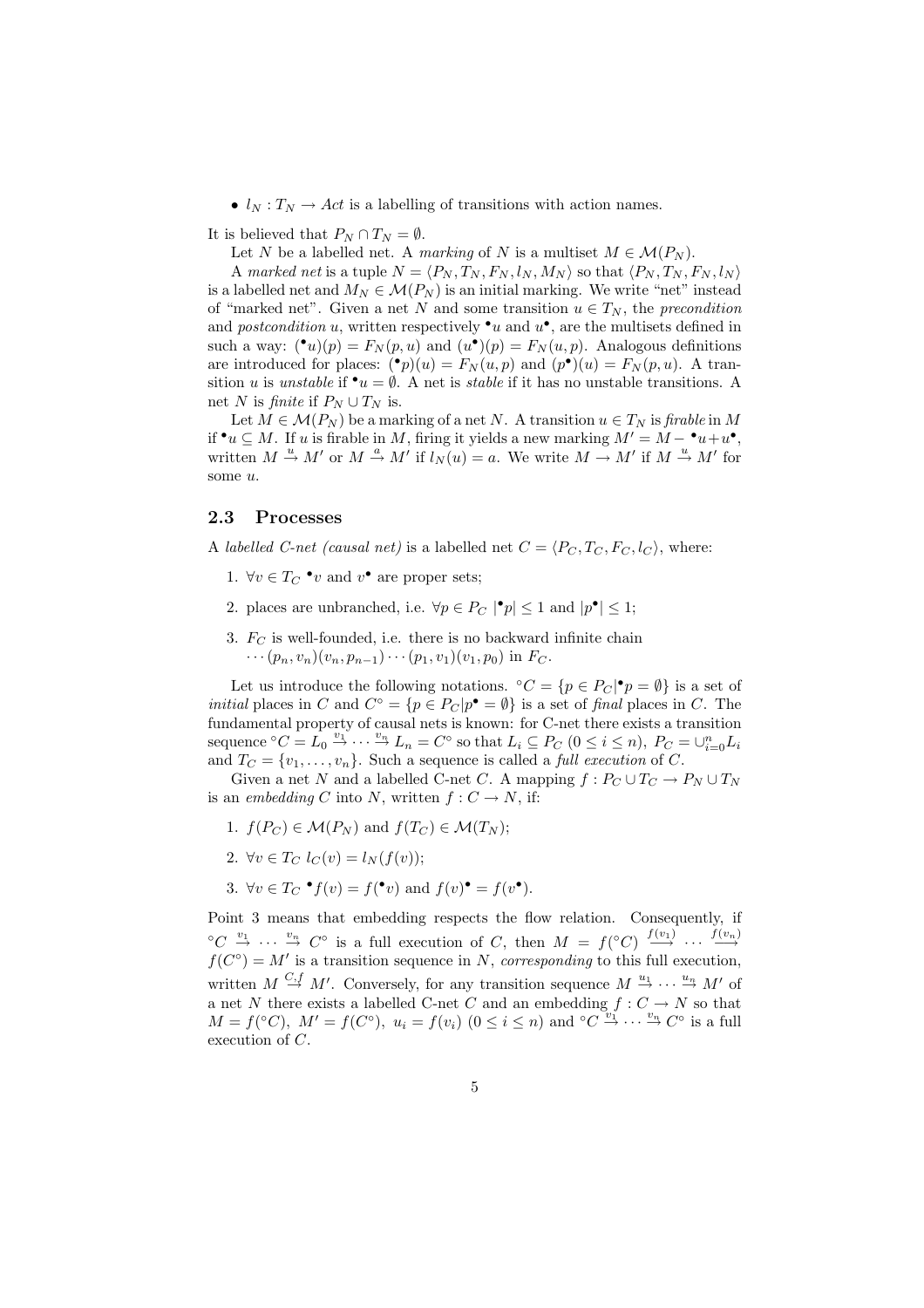A firable process in marking M of a net N is a pair  $\pi = (C, f)$ , where C is a labelled C-net (we will write "C-net" in short in this case) and  $f: C \to N$  is an embedding so that  $M = f({}^{\circ}C)$ . A process firable in  $M_N$  is a process of N. We write  $\Pi(N, M)$  for a set of all firable in M processes of N and  $\Pi(N)$  for a set of all processes of N. Further we will deal only with finite processes, i.e. with processes having finite C-nets.

If  $\pi \in \Pi(N,M)$ , then firing of this process transforms a marking M into  $M' = M - f({}^{\circ}C) + f(C^{\circ}) = f(C^{\circ}),$  written  $M \stackrel{\pi}{\rightarrow} M'$ . A C-net sets an ordering on transitions (a precedence, causal dependence relation)  $\prec_C$ , defined in such a way:  $\prec_C = F_C^+ |_{T_C \times T_C}$ , where  $F_C^+$  is a transitive closure of  $F_C$ . The *initial* process of a net N is  $\pi_N = (C_N, f_N) \in \Pi(N)$ , where  $T_{C_N} = \emptyset$ . Let  $\pi = (C, f), \tilde{\pi} = (\tilde{C}, \tilde{f}) \in \Pi(N), \hat{\pi} = (\tilde{C}, \hat{f}) \in \Pi(N, f(C^{\circ})), C =$  $\langle P_C, T_C, F_C, l_C \rangle, \ \tilde{C} = \langle P_{\tilde{C}}, T_{\tilde{C}}, F_{\tilde{C}}, l_{\tilde{C}} \rangle, \ \hat{C} = \langle P_{\hat{C}}, T_{\hat{C}}, F_{\hat{C}}, l_{\hat{C}} \rangle.$ 

We write  $\pi \stackrel{\hat{\pi}}{\rightarrow} \tilde{\pi}$ , if:

1. 
$$
P_C \cup P_{\hat{C}} = P_{\tilde{C}}, T_C \cup T_{\hat{C}} = T_{\tilde{C}}, F_C \cup F_{\hat{C}} = F_{\tilde{C}}, l_C \cup l_{\hat{C}} = l_{\tilde{C}};
$$
  
2.  $f \cup \hat{f} = \tilde{f}.$ 

In such a case  $\tilde{\pi}$  is an extension of  $\pi$  by process  $\hat{\pi}$ , and  $\hat{\pi}$  is an extending process for  $\pi$ . Note that for all  $\pi \in \Pi(N)$   $\pi_N \stackrel{\pi}{\to} \pi$ . We write  $\pi \to \tilde{\pi}$ , if  $\pi \stackrel{\hat{\pi}}{\to} \tilde{\pi}$  for some extending process  $\hat{\pi}$ .

 $\tilde{\pi}$  is an extension of  $\pi$  by one action, if  $\pi \to \tilde{\pi}$  and  $|T_{\tilde{C}} \setminus T_C| = 1$ . In such a case we write  $\pi \stackrel{v}{\rightarrow} \tilde{\pi}$  or  $\pi \stackrel{a}{\rightarrow} \tilde{\pi}$ , if  $T_{\tilde{C}} \setminus T_C = \{v\}$  and  $l_{\tilde{C}}(v) = a$ .

So, we can write a full execution of  $C$  in "context" of a net  $N$  using processes as  $\pi_0 \stackrel{'v_1}{\rightarrow} \cdots \stackrel{v_n}{\rightarrow} \pi_n$ , where  $\pi_i = (C_i, f_i)$ ,  $C_i^{\circ} = L_i$ ,  $(0 \le i \le n)$  and  ${}^{\circ}C = L_0 \stackrel{v_1}{\rightarrow}$  $\cdots \stackrel{v_n}{\rightarrow} L_n = C^{\circ}$  is a full execution of C.

 $\tilde{\pi}$  is an extension of  $\pi$  by multiset of actions, or a step, if  $\pi \stackrel{\hat{\pi}}{\to} \tilde{\pi}$  and  $\prec_{\hat{C}} = \emptyset$ . In such a case we write  $\pi \stackrel{A}{\rightarrow} \tilde{\pi}$ , when  $l_{\hat{C}}(T_{\hat{C}}) = A$ ,  $A \in \mathcal{M}(Act)$ .

### 2.4 Mappings

Given nets  $N = \langle P_N, T_N, F_N, l_N, M_N \rangle$  and  $N' = \langle P_{N'}, T_{N'}, F_{N'}, l_{N'}, M_{N'} \rangle$ . We call  $\beta$  a mapping of N into N', written  $\beta : N \to N'$ , if  $\beta : P_N \cup T_N \to P_{N'} \cup T_{N'}$ ,  $\beta(P_N) \subseteq P_{N'}$  and  $\beta(T_N) \subseteq T_{N'}$ . We write  $\beta(N) = N'$ , when  $\beta(P_N) = P_{N'}$  and  $\beta(T_N) = T_{N'}$ .

A mapping  $\beta : N \to N'$  is an *isomorphism* between N and N', written  $\beta : N \simeq N'$ , if:

- 1.  $\beta$  is a bijection and  $\beta(N) = N'$ ;
- 2.  $\forall u \in T_N$   $l_N(u) = l_{N'}(\beta(u));$
- 3.  $\forall u \in T_N \bullet \beta(u) = \beta(\bullet u) \text{ and } \beta(u) \bullet \beta(u) \bullet \beta(u).$

Nets N and N' are *isomorphic*, written  $N \simeq N'$ , if there exists an isomorphism  $\beta : N \simeq N'.$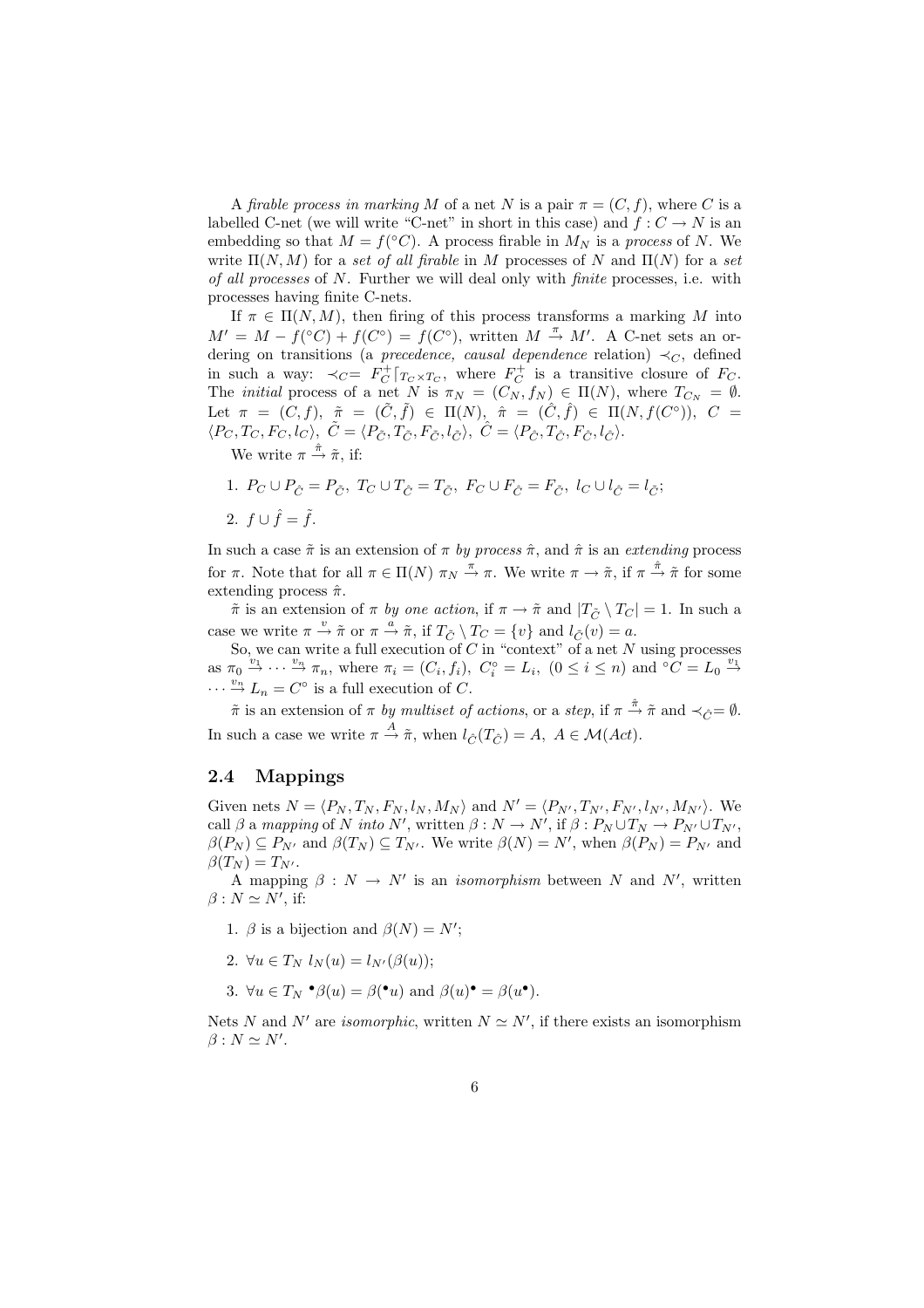Given two labelled C-nets  $C = \langle P_C, T_C, F_C, l_C \rangle$  and  $C' = \langle P_{C'}, T_{C'}, F_{C'}, l_{C'} \rangle.$ 

A mapping  $\beta: T_{C} \to T_{C'}$  is a *label preserving bijection* between  $_C$  and  $_{C'}$ , written  $\beta: T_{C} \approx T_{C'}$ , if:

1.  $\beta$  is a bijection and  $\beta(T_C) = T_{C'}$ ;

2. 
$$
\forall v \in T_C \ l_C(v) = l_{C'}(\beta(v)).
$$

We write  $T_C \approx T_{C'}$ , if there exists a label-preserving bijection  $\beta : T_C \approx T_{C'}$ .

A mapping  $\beta: T_{C} \to T_{C'}$  is a *homomorphism* between  $T_{C}$  and  $T_{C'}$ , written  $\beta: T_C \sqsubseteq T_{C'}$ , if:

1.  $\beta: T_C \approx T_{C'};$ 

2.  $\forall v, w \in T_C$   $v \prec_C w \Rightarrow \beta(v) \prec_{C'} \beta(w)$ .

We write  $T_C \sqsubseteq T_{C'}$ , if there exists a homomorphism  $\beta : T_C \sqsubseteq T_{C'}$ .

A mapping  $\beta: T_{C} \to T_{C'}$  is an *isomorphism* between  $T_{C}$  and  $T_{C'}$ , written  $\beta: T_C \simeq T_{C'}$ , if  $\beta: T_C \sqsubseteq T_{C'}$  and  $\beta^{-1}: T_{C'} \sqsubseteq T_C$ . We write  $T_C \simeq T_{C'}$ , if there exists an isomorphism  $\beta : T_C \simeq T_{C'}$ .

## 3 Simple net equivalences

A sequential trace of a net N is a sequence  $a_1 \cdots a_n \in Act^*$  so that  $\pi_N \stackrel{a_1}{\rightarrow}$  $\pi_1 \stackrel{a_2}{\rightarrow} \dots \stackrel{a_n}{\rightarrow} \pi_n$ , where  $\pi_i \in \Pi(N)$   $(1 \leq i \leq n)$  and  $\pi_N$  is an initial process of N.  $SeqTraces(N)$  denotes a set of all sequential traces of N. Two nets N and N' are sequentially equivalent, written  $N \equiv_i N'$ , if  $SeqTraces(N) = SeqTraces(N')$ .

A step trace of a net N is a sequence  $A_1 \cdots A_n \in (\mathcal{M}(Act))^*$  so that  $\pi_N \stackrel{A_1}{\rightarrow}$  $\pi_1 \stackrel{A_2}{\rightarrow} \dots \stackrel{A_n}{\rightarrow} \pi_n$ , where  $\pi_i \in \Pi(N)$   $(0 \leq i \leq n)$ , and  $\pi_N$  is an initial process of N. StepTraces(N) denotes a set of all step traces of N. Two nets N and N' are step equivalent, written  $N \equiv_s N'$ , if  $StepTrace(N) = StepTrace(N')$ .

A pomset trace of a net N is a pomset  $\rho$ , an isomorphism class of  $T_C$  for  $\pi = (C, f) \in \Pi(N)$ , where  $C = \langle P_C, T_C, F_C, l_C \rangle$ . We write  $\rho \subseteq \rho'$ , if  $T_C \subseteq$  $T_{C'}$  for  $T_C \in \rho$  and  $T_{C'} \in \rho'$ . In such a case we say that pomset  $\rho$  is less sequential or more parallel than  $\rho'$ . Let us denote a set of all pomset traces of N by Pomsets(N). Two nets N and N' are partial word equivalent, written  $N \equiv_{pw} N'$ , if  $Pomsets(N) \sqsubseteq Pomsets(N')$  and  $Pomsets(N') \sqsubseteq Pomsets(N)$ , i.e. for any  $\rho' \in Pomsets(N')$  there exists  $\rho \in Pomsets(N)$  so that  $\rho \sqsubseteq \rho'$  and vice versa. Two nets N and N' are pomset equivalent, written  $N \equiv_{\text{pom}} N'$ , if  $Pomsets(N) = Pomsets(N').$ 

A process trace of a net N is an isomorphism class of C for  $\pi = (C, f) \in$  $\Pi(N)$ . ProcessNets(N) denotes a set of all process traces of N. Two nets N and N' are process equivalent, written  $N \equiv_{pr} N'$ , if  $ProcessNets(N) =$  $ProcessNets(N').$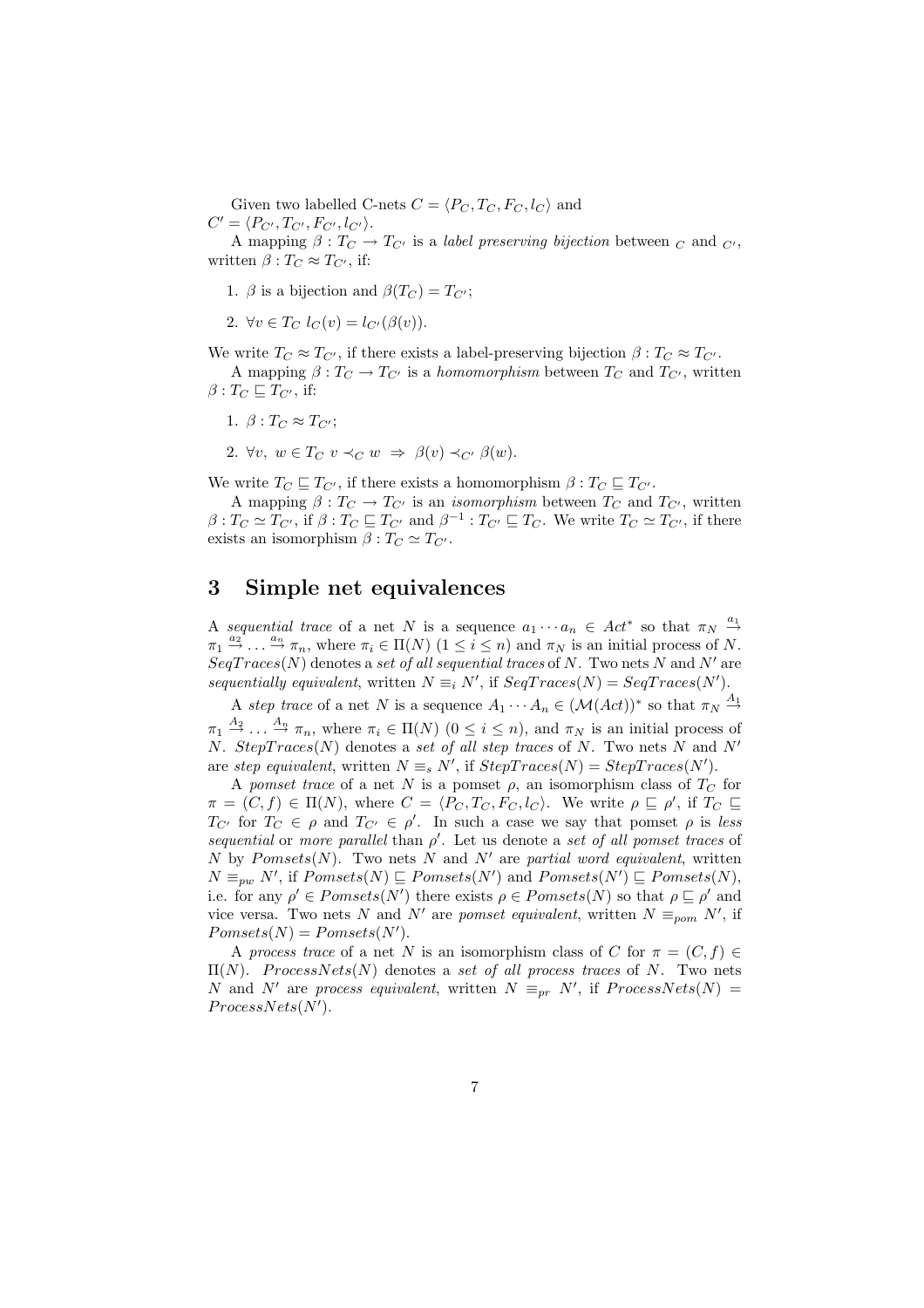## 4 Bisimulation equivalences

Bisimulation is a fundamental behavioural equivalence. For two nets to be bisimulation equivalent there must be some relation  $R$  (bisimulation) on their states so that:

- Initial states of both nets are related by  $R$ .
- If nets are in states related by  $R$ , and one of these nets evolved into new state, then the other net is able to simulate a behaviour of the first one, evolving in a new state too. In addition new states of nets have to be related by R.

States of nets may be, for example, markings or processes. There exist other types of states (for example, ST-processes we will consider further).

A notation  $R: N \rightarrow N'$  means that R is a bisimulation of  $\alpha$  type between nets N and N'. Nets N and N' are called  $\alpha$ -bisimulation equivalent, written  $N_{\frac{\leftrightarrow}{\infty}}N'$ , if  $R: N_{\frac{\leftrightarrow}{\infty}}N'$  for some  $\alpha$ -bisimulation R.

### 4.1 Simple bisimulations

Let  $R \subseteq \Pi(N) \times \Pi(N')$ . In the following definitions  $\hat{\pi} = (\hat{C}, \hat{f}), \hat{\pi}' = (\hat{C}', \hat{f}')$ . R is a sequential bisimulation between N and N', written  $R: N \rightarrow N'$ , if:

- 1.  $(\pi_N, \pi_{N'}) \in R$ ;
- 2.  $(\pi, \pi') \in R$ ,  $\pi \stackrel{a}{\rightarrow} \tilde{\pi}$ ,  $a \in Act \Rightarrow \exists \pi' : \pi' \stackrel{a}{\rightarrow} \tilde{\pi}'$  and  $(\tilde{\pi}, \tilde{\pi}') \in R$ ;

3. As previous item but N and  $N'$  are transposed.

R is a step bisimulation between N and N', written  $R : N_{\frac{\leftrightarrow}{\infty}}N'$ , if:

- 1.  $(\pi_N, \pi_{N'}) \in R;$
- 2.  $(\pi, \pi') \in R$ ,  $\pi \stackrel{A}{\rightarrow} \tilde{\pi}$ ,  $a \in \mathcal{M}(Act) \Rightarrow \exists \pi' : \pi' \stackrel{A}{\rightarrow} \tilde{\pi}'$  and  $(\tilde{\pi}, \tilde{\pi}') \in R$ ;
- 3. As previous item but  $N$  and  $N'$  are transposed.

R is a partial word bisimulation between N and N', written  $R: N_{\frac{\leftrightarrow}{\sim}pw}N'$ , if:

- 1.  $(\pi_N, \pi_{N'}) \in R$ ;
- $2. \, (\pi, \pi') \in R, \, \pi \stackrel{\hat{\pi}}{\rightarrow} \tilde{\pi}, \, \Rightarrow \, \exists \pi' : \, \pi' \stackrel{\hat{\pi}'}{\rightarrow} \tilde{\pi}', \, T_{\hat{C}'} \sqsubseteq T_{\hat{C}} \text{ and } (\tilde{\pi}, \tilde{\pi}') \in R;$

3. As previous item but  $N$  and  $N'$  are transposed.

R is a pomset bisimulation between N and N', written  $R: N \rightarrow p_{\text{com}} N'$ , if:

- 1.  $(\pi_N, \pi_{N'}) \in R;$
- $2. \, (\pi, \pi') \in R, \, \pi \stackrel{\hat{\pi}}{\rightarrow} \tilde{\pi}, \, \Rightarrow \, \exists \pi' : \, \pi' \stackrel{\hat{\pi}'}{\rightarrow} \tilde{\pi}', \, T_{\hat{C}} \simeq T_{\hat{C'}} \text{ and } (\tilde{\pi}, \tilde{\pi}') \in R;$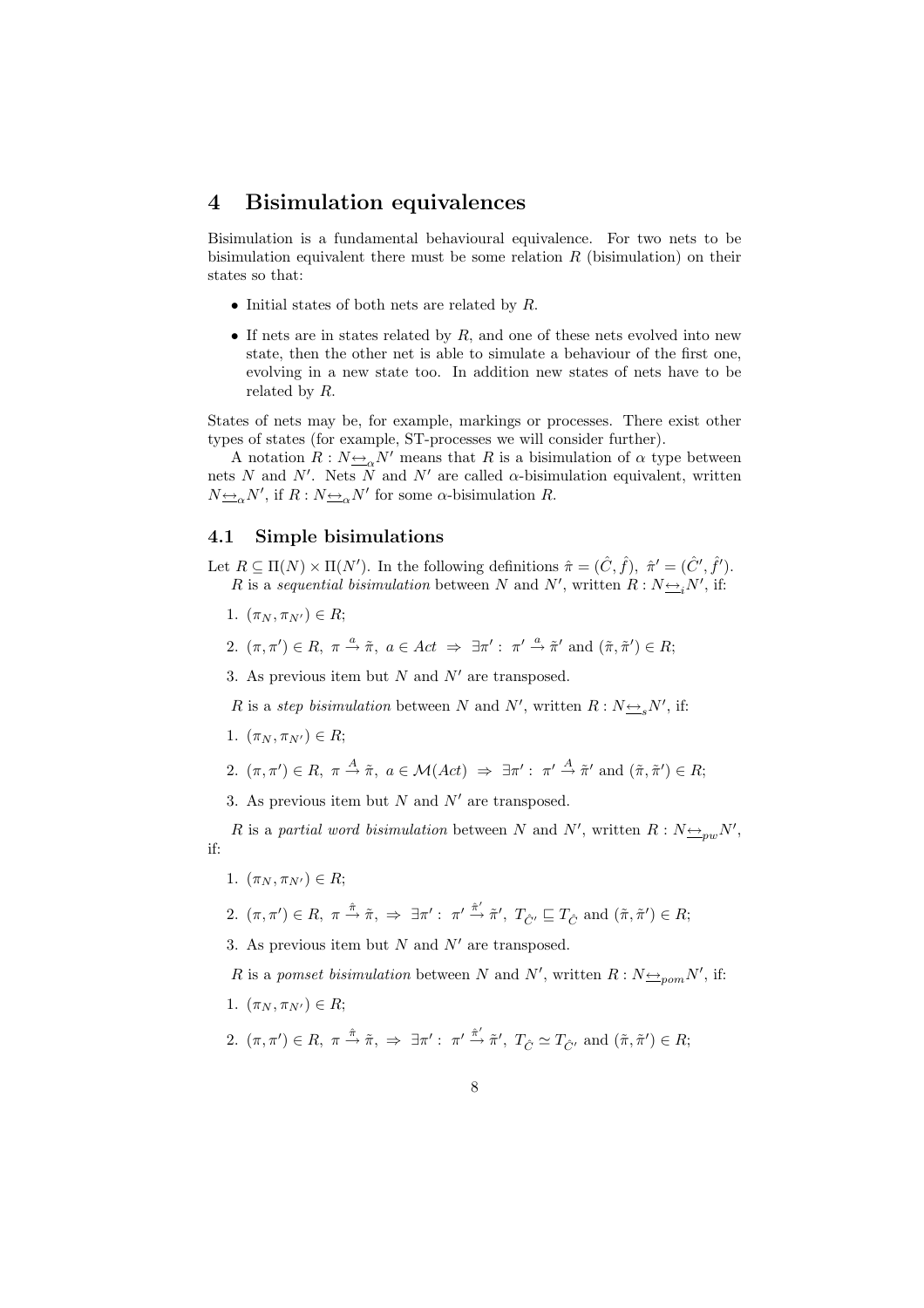3. As previous item but N and  $N'$  are transposed.

R is a process bisimulation between N and N', written  $R : N_{\frac{\leftrightarrow}{\sim} p r} N'$ , if:

1.  $(\pi_N, \pi_{N'}) \in R;$ 

2. 
$$
(\pi, \pi') \in R
$$
,  $\pi \xrightarrow{\hat{\pi}} \tilde{\pi}$ ,  $\Rightarrow \exists \pi' : \pi' \xrightarrow{\hat{\pi}'} \tilde{\pi}', \hat{C} \simeq \hat{C}'$  and  $(\tilde{\pi}, \tilde{\pi}') \in R$ ;

3. As previous item but N and  $N'$  are transposed.

### 4.2 ST-processes

ST-processes are introduced for description of the timed net states. In such nets each transition (and action labelling it) does not occur instantaneously but, starting work, it works for some time and then it terminates.

A ST-process of a net N is a pair  $(\pi_E, \pi_P)$  so that  $\pi_E, \pi_P \in \Pi(N)$ ,  $\pi_P \stackrel{\pi_W}{\to} \pi_E$ and  $\forall v, w \in T_{C_E}$   $v \prec_{C_E} w \Rightarrow v \in T_{C_P}$  In such a case  $\pi_E$  is a process which began to work, i.e. all actions of  $\pi_E$  began working. A process  $\pi_P$  corresponds to the terminated part of  $\pi_E$ , and  $\pi_W$  corresponds to the still working part. Clearly,  $\prec_{C_W} = \emptyset$ .  $ST - \Pi(N)$  denotes a set of all ST-processes of N.

 $(\pi_N, \pi_N)$  will be an *initial ST-process* of N. Let  $(\pi_E, \pi_P)$ ,  $(\tilde{\pi}_E, \tilde{\pi}_P) \in ST$  $\Pi(N)$ . We write  $(π<sub>E</sub>, π<sub>P</sub>) → (π<sub>E</sub>, π<sub>P</sub>),$  if  $π<sub>E</sub> → π<sub>E</sub>$  and  $π<sub>P</sub> → π<sub>P</sub>$ .

#### 4.3 ST-bisimulations

Let  $R \subseteq ST - \Pi(N) \times ST - \Pi(N') \times \mathcal{B}$ , where  $\mathcal{B} = \{\beta | \beta : T_{C} \rightarrow T_{C'}$ ,  $\pi =$  $(C, f) \in \Pi(N), \pi' = (C', f') \in \Pi(N')$ .

In the following definitions  $\pi_E = (C_E, f_E)$ ,  $\pi_P = (C_P, f_P)$ ,  $\pi'_E = (C'_E, f'_E)$ ,  $\pi'_P = (C'_P, f'_P), \pi = (C, f), \pi' = (C', f').$ 

R is a sequential ST-bisimulation between N and N', written  $R : N \rightarrow \text{S}$ if:

- 1.  $((\pi_N, \pi_N), (\pi_{N'}, \pi_{N'}), \emptyset) \in R;$
- 2.  $((\pi_E, \pi_P), (\pi'_E, \pi'_P), \beta) \in R \implies \beta : T_{C_E} \approx T_{C'_E}$  and  $\beta(T_{C_P}) = T_{C'_P}$ ;
- 3.  $((\pi_E, \pi_P), (\pi'_E, \pi'_P), \beta) \in R$ ,  $(\pi_E, \pi_P) \rightarrow (\tilde{\pi}_E, \tilde{\pi}_P) \Rightarrow \exists \tilde{\beta}$ ,  $(\tilde{\pi}'_E, \tilde{\pi}'_P)$ :  $(\pi'_E, \pi'_P) \to (\tilde{\pi}'_E, \tilde{\pi}'_P), \ \tilde{\beta}\vert_{T_{C_E}} = \beta \text{ and } ((\tilde{\pi}_E, \tilde{\pi}_P), (\tilde{\pi}'_E, \tilde{\pi}'_P), \tilde{\beta}) \in R;$
- 4. As previous item but N and  $N'$  are transposed.

R is a partial word ST-bisimulation between N and  $N'$ , written  $R: N \rightarrow \text{sumST} N'$ , if:

- 1.  $((\pi_N, \pi_N), (\pi_{N'}, \pi_{N'}), \emptyset) \in R;$
- 2.  $((\pi_E, \pi_P), (\pi'_E, \pi'_P), \beta) \in R \implies \beta : T_{C_E} \approx T_{C'_E}$  and  $\beta(T_{C_P}) = T_{C'_P}$ ;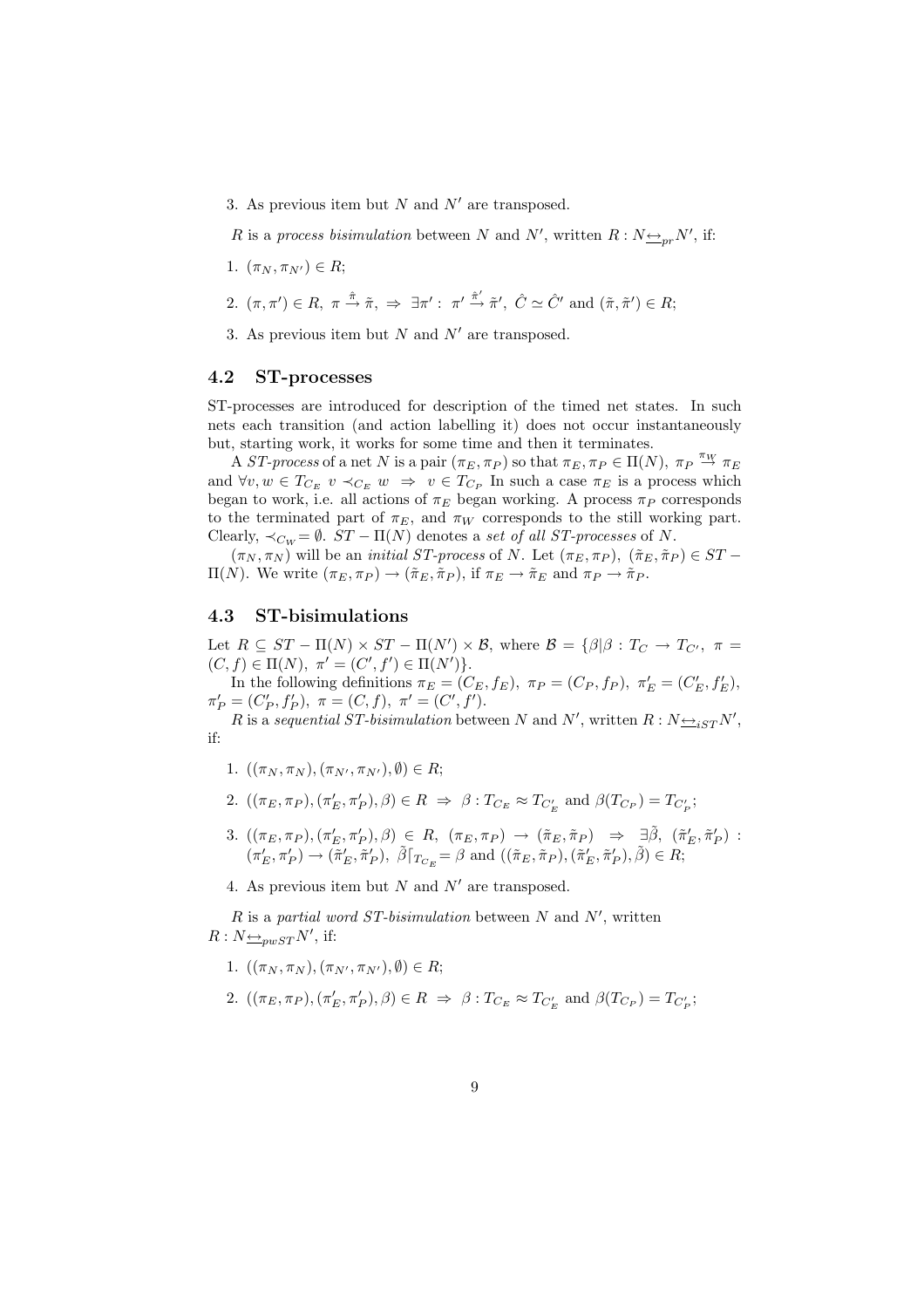- 3.  $((\pi_E, \pi_P), (\pi'_E, \pi'_P), \beta) \in R$ ,  $(\pi_E, \pi_P) \rightarrow (\tilde{\pi}_E, \tilde{\pi}_P) \Rightarrow \exists \tilde{\beta}$ ,  $(\tilde{\pi}'_E, \tilde{\pi}'_P)$ :  $(\pi'_E, \pi'_P) \to (\tilde{\pi}'_E, \tilde{\pi}'_P), \ \tilde{\beta}\vert_{T_{C_E}} = \beta, \ \tilde{\beta}^{-1} : T_{C'} \sqsubseteq T_C$ , where  $\pi_P \stackrel{\pi}{\rightarrow} \tilde{\pi}_E, \pi'_P$  $\stackrel{\pi'}{\rightarrow} \tilde{\pi}'_E$  and  $((\tilde{\pi}_E, \tilde{\pi}_P), (\tilde{\pi}'_E, \tilde{\pi}'_P), \tilde{\beta}) \in R;$
- 4. As previous item but N and  $N'$  are transposed.

R is a pomset ST-bisimulation between N and N', written  $R : N \rightarrow p_{\text{conv}} S T N'$ , if:

- 1.  $((\pi_N, \pi_N), (\pi_{N'}, \pi_{N'}), \emptyset) \in R$ ;
- 2.  $((\pi_E, \pi_P), (\pi'_E, \pi'_P), \beta) \in R \implies \beta : T_{C_E} \approx T_{C'_E}$  and  $\beta(T_{C_P}) = T_{C'_P}$ ;
- 3.  $((\pi_E, \pi_P), (\pi'_E, \pi'_P), \beta) \in R$ ,  $(\pi_E, \pi_P) \rightarrow (\tilde{\pi}_E, \tilde{\pi}_P) \Rightarrow \exists \tilde{\beta}$ ,  $(\tilde{\pi}'_E, \tilde{\pi}'_P)$ :  $(\pi'_E, \pi'_P) \to (\tilde{\pi}'_E, \tilde{\pi}'_P), \ \tilde{\beta}\vert_{T_{C_E}} = \beta, \ \tilde{\beta}: T_C \simeq T_{C'}$ , where  $\pi_P \stackrel{\pi}{\to} \tilde{\pi}_E, \ \pi'_P$  $\xrightarrow{\pi'}$  $\tilde{\pi}'_E$  and  $((\tilde{\pi}_E, \tilde{\pi}_P), (\tilde{\pi}'_E, \tilde{\pi}'_P), \tilde{\beta}) \in R;$
- 4. As previous item but  $N$  and  $N'$  are transposed.

R is a process ST-bisimulation between N and N', written  $R : N \rightarrow P_{prST} N'$ , if:

- 1.  $((\pi_N, \pi_N), (\pi_{N'}, \pi_{N'}), \emptyset) \in R;$
- 2.  $((\pi_E, \pi_P), (\pi'_E, \pi'_P), \beta) \in R \implies \beta : T_{C_E} \approx T_{C'_E}$  and  $\beta(T_{C_P}) = T_{C'_P}$ ;
- 3.  $((\pi_E, \pi_P), (\pi'_E, \pi'_P), \beta) \in R$ ,  $(\pi_E, \pi_P) \rightarrow (\tilde{\pi}_E, \tilde{\pi}_P) \Rightarrow \exists \tilde{\beta}$ ,  $(\tilde{\pi}'_E, \tilde{\pi}'_P)$ :  $(\pi'_E, \pi'_P) \to (\tilde{\pi}'_E, \tilde{\pi}'_P), \ \tilde{\beta} \rceil_{T_{C_E}} = \beta, \ \tilde{\beta} : T_C \simeq T_{C'}, C \simeq C', \text{ where } \pi_P \stackrel{\pi}{\to}$  $\tilde{\pi}_E$ ,  $\pi'_F$  $\stackrel{\pi'}{\rightarrow} \tilde{\pi}'_E$  and  $((\tilde{\pi}_E, \tilde{\pi}_P), (\tilde{\pi}'_E, \tilde{\pi}'_P), \tilde{\beta}) \in R;$
- 4. As previous item but  $N$  and  $N'$  are transposed.

#### 4.4 History preserving bisimulations

Let  $R \subseteq \Pi(N) \times \Pi(N') \times \mathcal{B}$ , where  $\mathcal{B} = {\beta | \beta : T_{C} \rightarrow T_{C'}}, \pi = (C, f) \in$  $\Pi(N), \pi' = (C', f') \in \Pi(N')$ .

In the following definitions  $\pi = (C, f), \tilde{\pi} = (\tilde{C}, \tilde{f}), \pi' = (C', f'), \tilde{\pi}' =$  $(\tilde{C}', \tilde{f}')$ .

 $R$  is a partial word history preserving bisimulation between  $N$  and  $N'$ , written  $N \underline{\leftrightarrow}_{pwh} N'$ , if:

- 1.  $(\pi_N, \pi_{N'}, \emptyset) \in R;$
- 2.  $(\pi, \pi', \beta) \in R \Rightarrow \beta : T_C \approx T_{C'};$
- 3.  $(\pi, \pi', \beta) \in R$ ,  $\pi \to \tilde{\pi} \Rightarrow \exists \tilde{\beta}$ ,  $\tilde{\pi}' : \pi' \to \tilde{\pi}'$ ,  $\tilde{\beta} \vert_{T_C} = \beta$ ,  $\tilde{\beta}^{-1} : T_{\tilde{C}'} \sqsubseteq T_{\tilde{C}}$ and  $(\tilde{\pi}, \tilde{\pi}', \tilde{\beta}) \in R;$
- 4. As previous item but  $N$  and  $N'$  are transposed.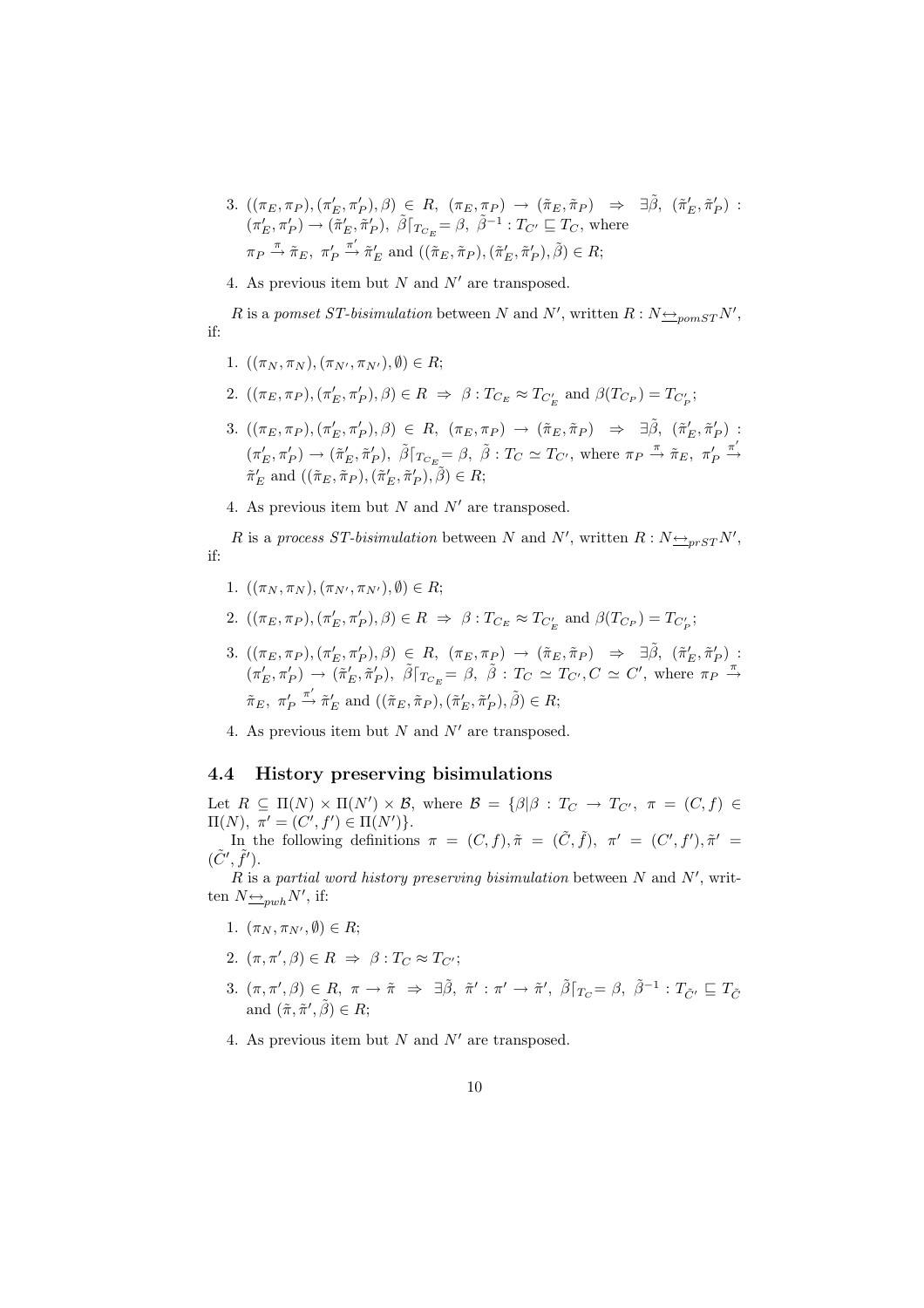R is a pomset history preserving bisimulation between  $N$  and  $N'$ , written  $N \underline{\leftrightarrow}_{pomh} N'$ , if:

- 1.  $(\pi_N, \pi_{N'}, \emptyset) \in R$ ;
- 2.  $(\pi, \pi', \beta) \in R \Rightarrow \beta : T_C \simeq T_{C'};$
- 3.  $(\pi, \pi', \beta) \in R$ ,  $\pi \to \tilde{\pi} \Rightarrow \exists \tilde{\beta}$ ,  $\tilde{\pi}' : \pi' \to \tilde{\pi}'$ ,  $\tilde{\beta} \vert_{T_C} = \beta$  and  $(\tilde{\pi}, \tilde{\pi}', \tilde{\beta}) \in R$ ;
- 4. As previous item but  $N$  and  $N'$  are transposed.

R is a process history preserving bisimulation between N and  $N'$ , written  $N \underline{\leftrightarrow}_{prh} N'$ , if:

- 1.  $(\pi_N, \pi_{N'}, \emptyset) \in R;$
- 2.  $(\pi, \pi', \beta) \in R \Rightarrow \beta : T_C \simeq T_{C'};$
- 3.  $(\pi, \pi', \beta) \in R$ ,  $\pi \to \tilde{\pi} \Rightarrow \exists \tilde{\beta}$ ,  $\tilde{\pi}' : \pi' \to \tilde{\pi}'$ ,  $\tilde{\beta} \vert_{T_C} = \beta$ ,  $\tilde{C} \simeq \tilde{C}'$  and  $(\tilde{\pi}, \tilde{\pi}', \tilde{\beta}) \in R;$
- 4. As previous item but N and  $N'$  are transposed.

Obviously, we can simplify these definitions by dealing with one-action process extensions. An iteration of such extensions produces an extension by process.

## 5 A comparison of net equivalences

In this Section a theorem establishing correlation between all introduced equivalences is proved.

**Theorem 1** Let  $\sim \in \{\equiv, \leftarrow\}$  and

 $\alpha, \beta \in \{i, s, pw, pom, pr, iST, pwST, pomST, prST, pwh, pomh, prh\}.$ For nets N and N' N  $\sim_{\alpha} N' \Rightarrow N \sim_{\beta} N'$  iff there exists a directed path in a graph in Figure  $2 \sim_{\alpha} \rightarrow \cdots \rightarrow_{\beta}$ .

#### Proof.

 $\Leftarrow$  Let us check that all implications in Figure 2 are valid.

- Firstly we check horizontal implications.
	- The connection  $\equiv_s \rightarrow \equiv_i$  follows from the fact that sequential trace  $a_1 \cdots a_n \in Act^*$  is a step trace  $A_1 \cdots A_n \in (\mathcal{M}(Act))^*$  so that  $A_1 =$  ${a_1}, \ldots, A_n = {a_n}.$
	- The connection  $\equiv_{pw} \to \equiv_s$  follows from the fact that trace  $A_1 \cdots A_n \in$  $(\mathcal{M}(Act))^*$ , where  $\pi_N \stackrel{A_1}{\rightarrow} \pi_1 \stackrel{A_2}{\rightarrow} \ldots \stackrel{A_n}{\rightarrow} \pi_n$ , is corresponded by pomset  $\rho$ , an isomorphism class of  $T_{C_n}$ .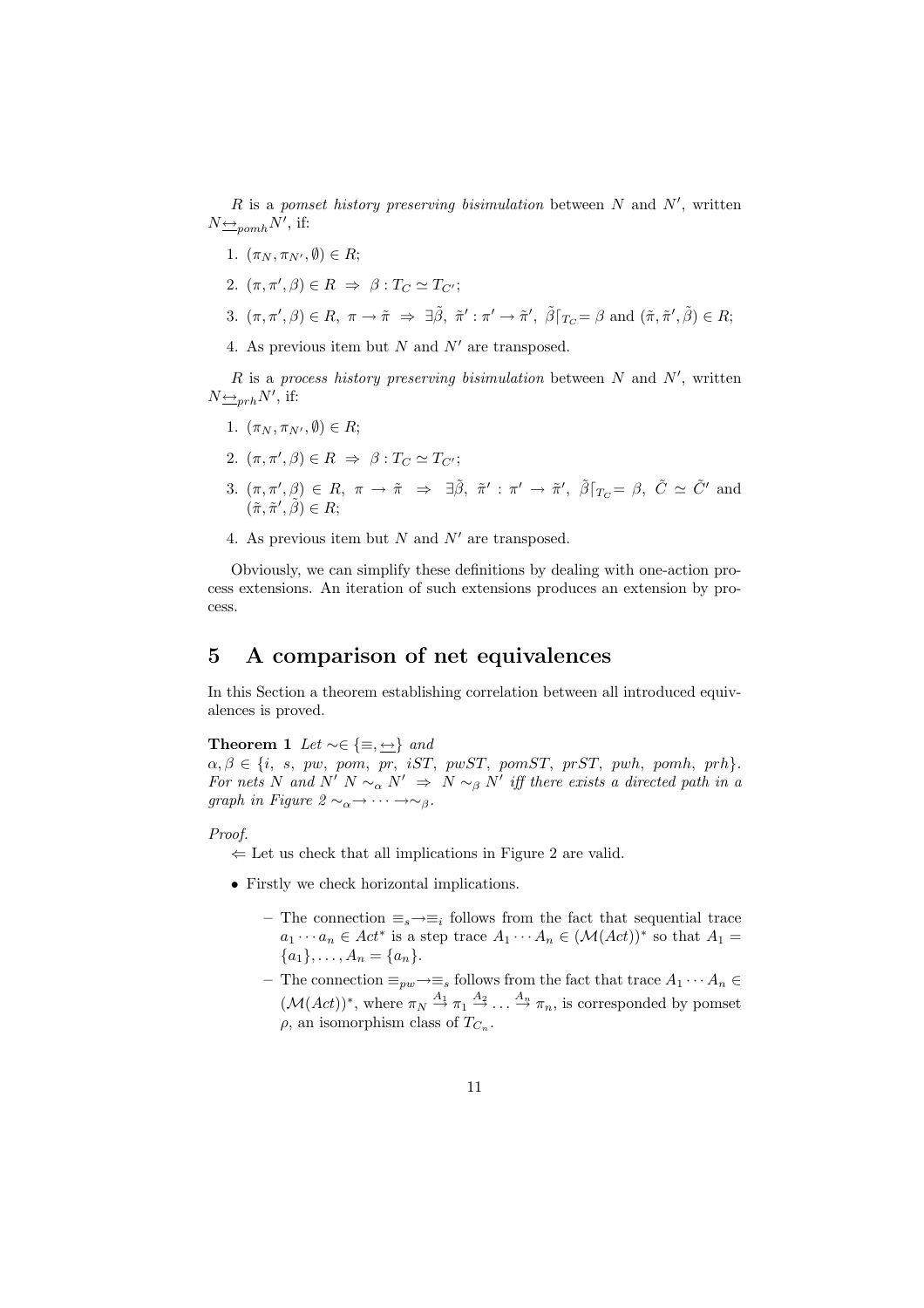

Figure 2: Correlation of equivalences

- The connection  $\triangleq_s \to \triangleq_i$  is easy to prove if to deal with one-element multiset extensions in the step bisimulation definition.
- The connection  $\triangle_{pw} \rightarrow \triangle_{s}$  becomes obvious if in the partial word bisimulation definition we use extending processes with unordered by precedence relation C-net transitions.
- The connection  $\rightarrow_{pwST} \rightarrow \rightarrow_{isT}$  is established due to the fact that homomorphism on process C-net transitions is a label-preserving bijection.
- The implications between pomset and partial word equivalences are sequences of the fact that an equivalence is more strict than a labelpreserving bijection on process C-net transitions.
- The implications between process and pomset equivalences are sequences of the fact that isomorphic C-nets of processes have isomorphic transition sets.
- Let us prove now the validity of vertical implications.
	- The connection  $\overline{\leftrightarrow}_i \rightarrow \equiv_i$  is established as follows. Let  $R : N \overline{\leftrightarrow}_i N'$ . If  $\pi_N \stackrel{a_1}{\rightarrow} \pi_1 \stackrel{a_2}{\rightarrow} \ldots \stackrel{a_n}{\rightarrow} \pi_n$ , then there exists a sequence  $(\pi_N, \pi_{N'})$ ,  $(\pi_1, \pi'_1), \ldots, (\pi_n, \pi'_n) \in R$  so that  $\pi_{N'} \stackrel{a_1}{\rightarrow} \pi'_1 \stackrel{a_2}{\rightarrow} \ldots \stackrel{a_n}{\rightarrow} \pi'_n$ , and vice versa due to the symmetry of a bisimulation defintion.
	- The connection  $\leq_s \to \equiv_s$  is proved as in the previous item but we use  $A_1, ..., A_n \in \mathcal{M}(Act)$  instead of  $a_1, ..., a_n \in Act$ .
	- The connection  $\triangle_{pw}$  →≡<sub>pw</sub> is proved as follows. Let  $R : N \triangleq_{pw} N'$ and  $\rho$  be an isomorphism class of  $T_C$  for  $\pi = (C, f) \in \Pi(N)$ . Since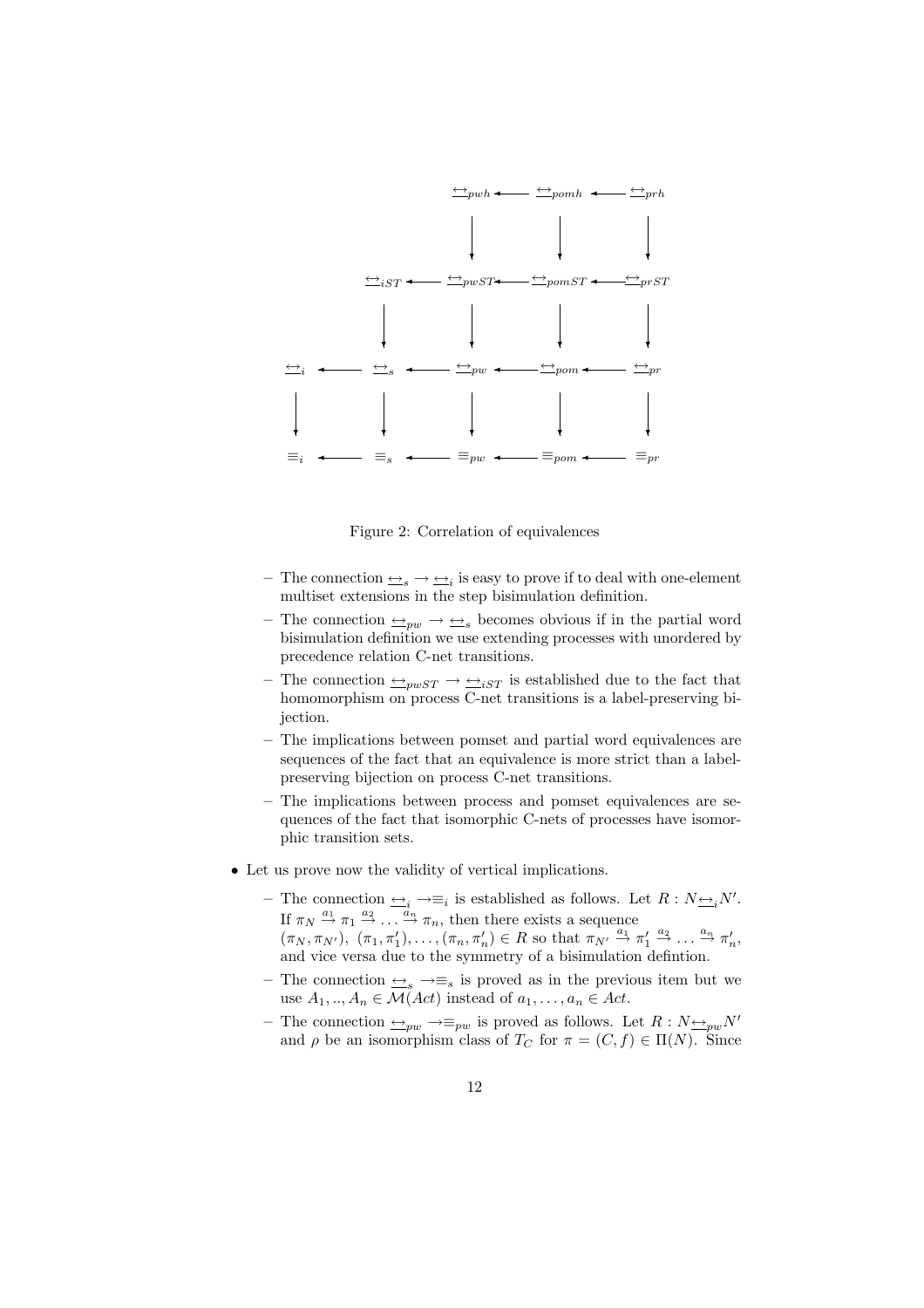for any net N, its initial process  $\pi_N$  and a process  $\pi \pi_N \stackrel{\pi}{\rightarrow} \pi$  is valid then there exists a pair  $(\pi, \pi') \in R$  so that  $\pi' = (C', f')$  and  $T_{C'} \sqsubseteq T_C$ . If  $\rho'$  is an isomorphism class of  $T_{C'}$  then  $\rho' \sqsubseteq \rho$ . It means that  $Pomsets(N') \sqsubseteq Pomsets(N)$ . The fact that  $Pomsets(N) \sqsubseteq$  $Pomsets(N')$  is proved similarly, using a symmetry of the bisimulation definition.

- The connection  $\rightarrow_{\equiv_{\text{pom}}} \rightarrow_{\equiv_{\text{pom}}}$  is proved as in the previous item but using isomorphism instead of homomorphism on process C-net transitions.
- The connection  $\triangleq_{pr} \rightarrow \equiv_{pr}$  is proved analogously to the previous item using process traces instead of pomset traces and isomorphism on C-nets of processes instead of isomorphism on their transitions.
- The implications  $\rightarrow_{\alpha ST} \rightarrow \rightarrow_{\alpha}$ ,  $\alpha \in \{pw, pom, pr\}$ , are proved by construction of the relation  $S : N_{\frac{\leftrightarrow}{\alpha}}N'$  on the base of relation R :  $N_{\frac{\leftrightarrow}{\infty}S T} N'$  defined as follows:  $\exists \beta \ ((\pi, \pi), (\pi', \pi'), \beta) \in R \iff (\pi, \pi') \in S.$
- The connection  $\triangle_{iST} \to \triangleq_s$  is checked as in the previous item but taking into account the fact that the step  $\pi \stackrel{A}{\rightarrow} \tilde{\pi}$ , where  $A = \{a_1, \ldots, a_n\} \in \mathcal{M}(Act)$ , is corresponded by a sequence of STprocesses  $(\pi, \pi), \ldots, (\tilde{\pi}, \pi), \ldots, (\tilde{\pi}, \tilde{\pi})$  based on two equal process extensions  $\pi \stackrel{a_1}{\rightarrow} \ldots \stackrel{a_n}{\rightarrow} \tilde{\pi}$ .
- The implications  $\rightarrow \underline{\leftrightarrow}_{\alpha B} \rightarrow \underline{\leftrightarrow}_{\alpha ST}$ ,  $\alpha \in \{pw, pom, pr\}$ , are proved by construction of the relation  $S : N \rightarrow \alpha ST N'$  on the base of relation  $R: N \rightarrow \infty h^N$  as follows:  $(\pi_E, \pi'_E, \beta) \in R$ ,  $(\pi_E, \pi_P) \in ST - \Pi(N)$ ,  $(\pi'_E, \pi'_P) \in ST - \Pi(N'), \ \beta(T_{C_P}) = T_{C'_P} \iff ((\pi_E, \pi_P), (\pi'_E, \pi'_P), \beta) \in$ S.

 $\Rightarrow$  Let us prove that it is impossible to draw any arrow from one equivalence to the other in Figure 2 such that there exists no directed path from the first equivalence to the second one in a graph in this Figure. For this, it is enough to prove the absence of the following connections:  $\implies_i \rightarrow \equiv_s, \equiv_{pr} \rightarrow \implies_i,$ 

 $\underrightarrow{\hookrightarrow}_{pwh} \rightarrow \equiv_{psm},\ \underrightarrow{\hookrightarrow}_{iST} \rightarrow \equiv_{pw},\ \underrightarrow{\hookrightarrow}_{pr} \rightarrow \underleftarrow{\hookrightarrow}_{iST},\ \underrightarrow{\hookrightarrow}_{prST} \rightarrow \underleftarrow{\hookrightarrow}_{pwh}.$ 

- In Figure 3.1  $N \rightarrow N'$  but  $N \neq s$  N' since there exists a step trace  $\{a, b\}$ in  $N$  which is not in  $N'$ .
- In Figure 3.2  $N \equiv_{pr} N'$  but  $N \not\equiv iN'$  since only in N it is possible to execute an action  $\alpha$  so that it is impossible to run  $b$  after it.
- In Figure 3.3  $N \rightarrow pwhN'$  but  $N \not\equiv_{pom} N'$  since b can depend on a in N.
- In Figure 3.4  $N \triangleq_{\text{pomh}} N'$  but  $N \not\equiv_{pr} N'$  since N is a C-net which is not isomorphic to C-net  $N'$ .
- In Figure 3.5  $N \triangleq_{iST} N'$  but  $N \not\equiv_{pw} N'$  since a net N is corresponded by a pomset such that we can not execute even less sequential one in  $N'$ .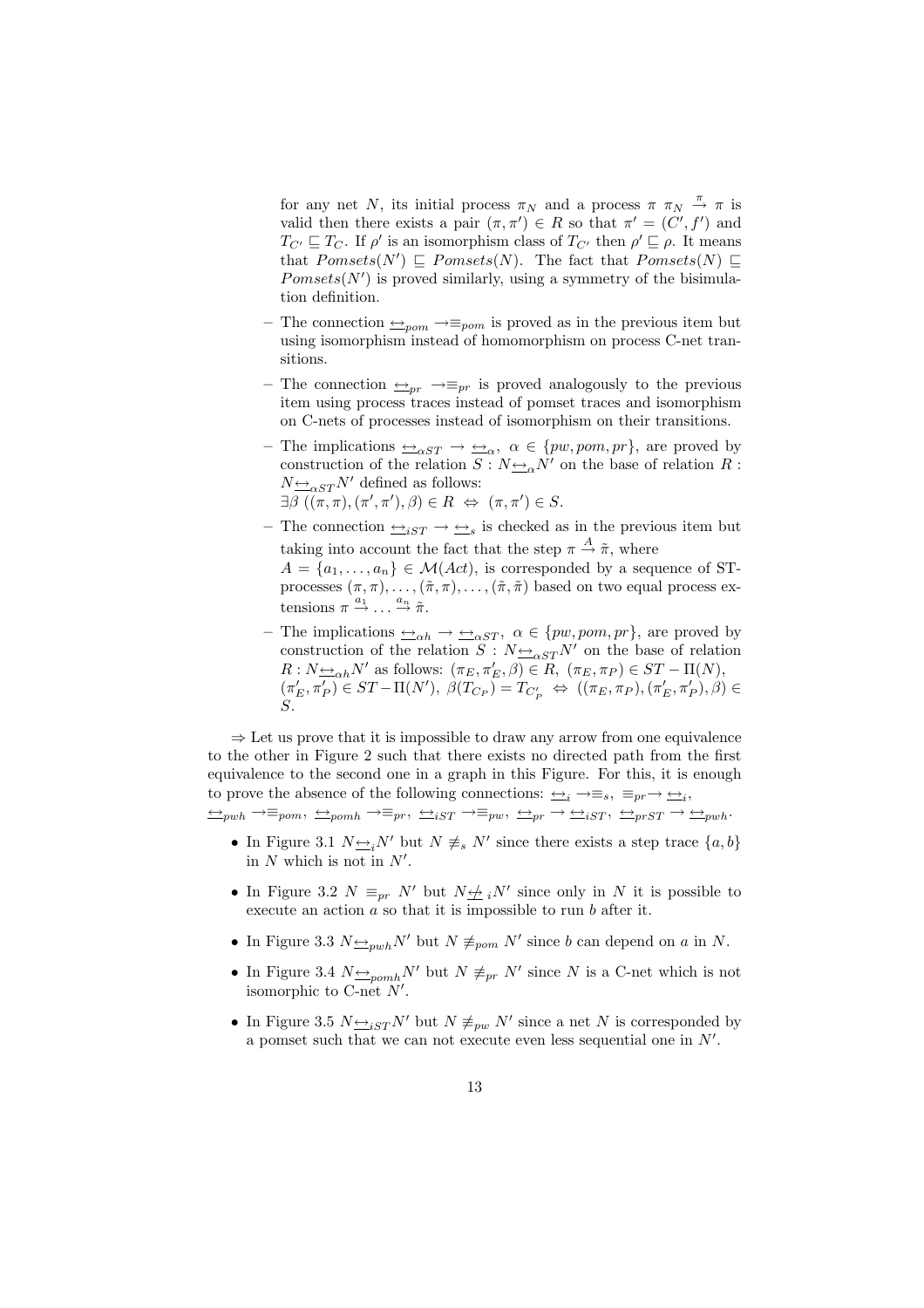- In Figure 4.1  $N \triangleq_{pr} N'$  but  $N \triangleq_{iST} N'$  since an action a is able to begin working in  $N'$  so that no b can start later.
- In Figure 4.2  $N \triangleq_{prST} N'$  but  $N \triangleq_{prbh} N'$  since only  $N'$  can execute a and b so that the next action, c, must depend on a.  $\square$

## 6 Equivalences on sequential nets

A net  $N = \langle P_N, T_N, F_N, l_N, M_N \rangle$  is sequential if  $\forall \pi = (C, f) \in \Pi(N)$   $\forall v, w \in$  $T_C$   $(v \prec_C w) \lor (w \prec_C v)$ , i.e.  $\prec_C$  is a linear (total) ordering on C-net transitions of any process  $\pi = (C, f)$  of a net N.

Let  $\pi = (C, f) \in \Pi(N)$  for some net N and  $v \in T_C$ . A set of predecessors of v is defined as follows:  $\downarrow v = \{w \in T_C | w \prec_C v\}.$ 

**Lemma 1** A transition  $v \in T_C$  may occur in a full execution of a C-net C iff all transitions from  $\downarrow v$  have already been fired.

Proof.

 $\Rightarrow$  If transition  $v \in T_C$  may be fired then there are tokens in places from  $\bullet v$ . We can divide these places for two groups.

- 1.  $q \in \mathbf{v} \cdot q = \emptyset$ . Then  $q \in {}^{\circ}C$  and by definition of full execution of C-net there is a token in  $q$ .
- 2.  $q \in \mathbf{v}$  and  $\mathbf{v}_q \neq \emptyset$ . Because of the unbranching of places in C-nets, a token can appear in q only after firing of the only transition  $w \in T_C$ , where  $\bullet q = \{w\}.$

So, for firing of transition v all transitions from  $\mathbf{C}(\bullet v) = 2\bullet v$  have to be fired, and for firing of these transitions from  $4\bullet v$  must occur and so on. Since by definition of C-nets there are no backward infinite chains in  $F_C$  then there exists  $n \in \mathcal{N}$ such that  $2n\bullet v = \emptyset$ . Consequently for firing of v the firing of all transitions from  $\cup_{i=1}^{n-1} 2^{i}$  •  $v = \downarrow v$  is necessary.

⇐ If all transitions from ↓ v have been fired in a full execution of C for  $v \in T_C$  then transitions from <sup>2•</sup>v have been already fired too. Therefore, all places from  $\bullet v$  have tokens, and v can be fired.

**Lemma 2** Let C be a C-net and  $v, w \in T_C$ . In this case  $v \prec_C w$  iff v occurs before  $w$  in any full execution of  $C$ .

Proof.

 $\Rightarrow$  By lemma 1 a transition  $w \in T_C$  may be fired only then all transitions from  $\downarrow w$  occurred but  $v \in \downarrow w$ .

 $\Leftarrow$  Let us prove by contradiction. Let ¬(v  $\prec_C w$ ). Two cases are possible.

1.  $w \prec_C v$ . Then by proved upper w occurs before v in any full execution of C. It is in contrary with our initial assumption.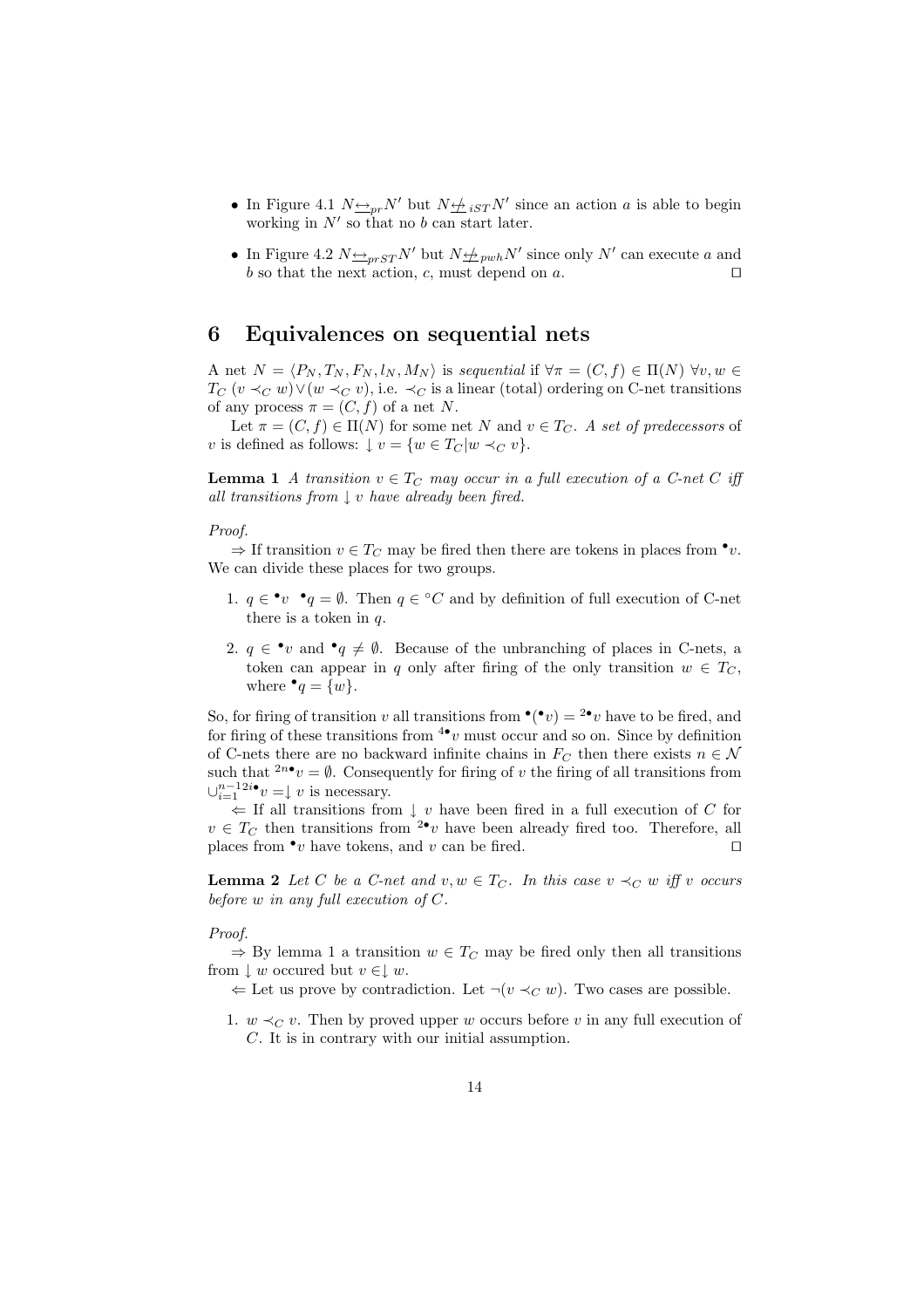

Figure 3: Examples of nets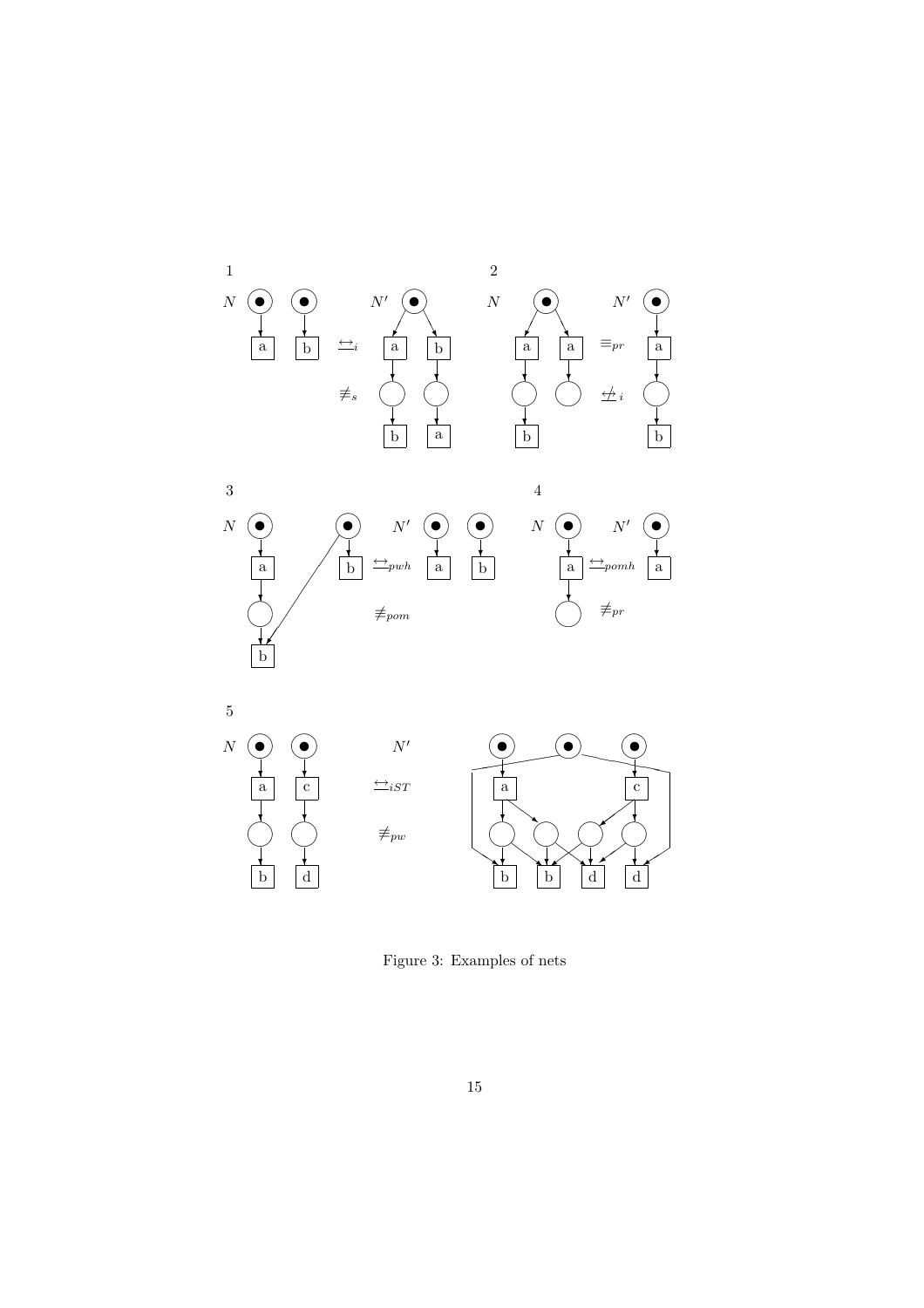

 $\overline{2}$ 



Figure 4: Examples of nets (continued)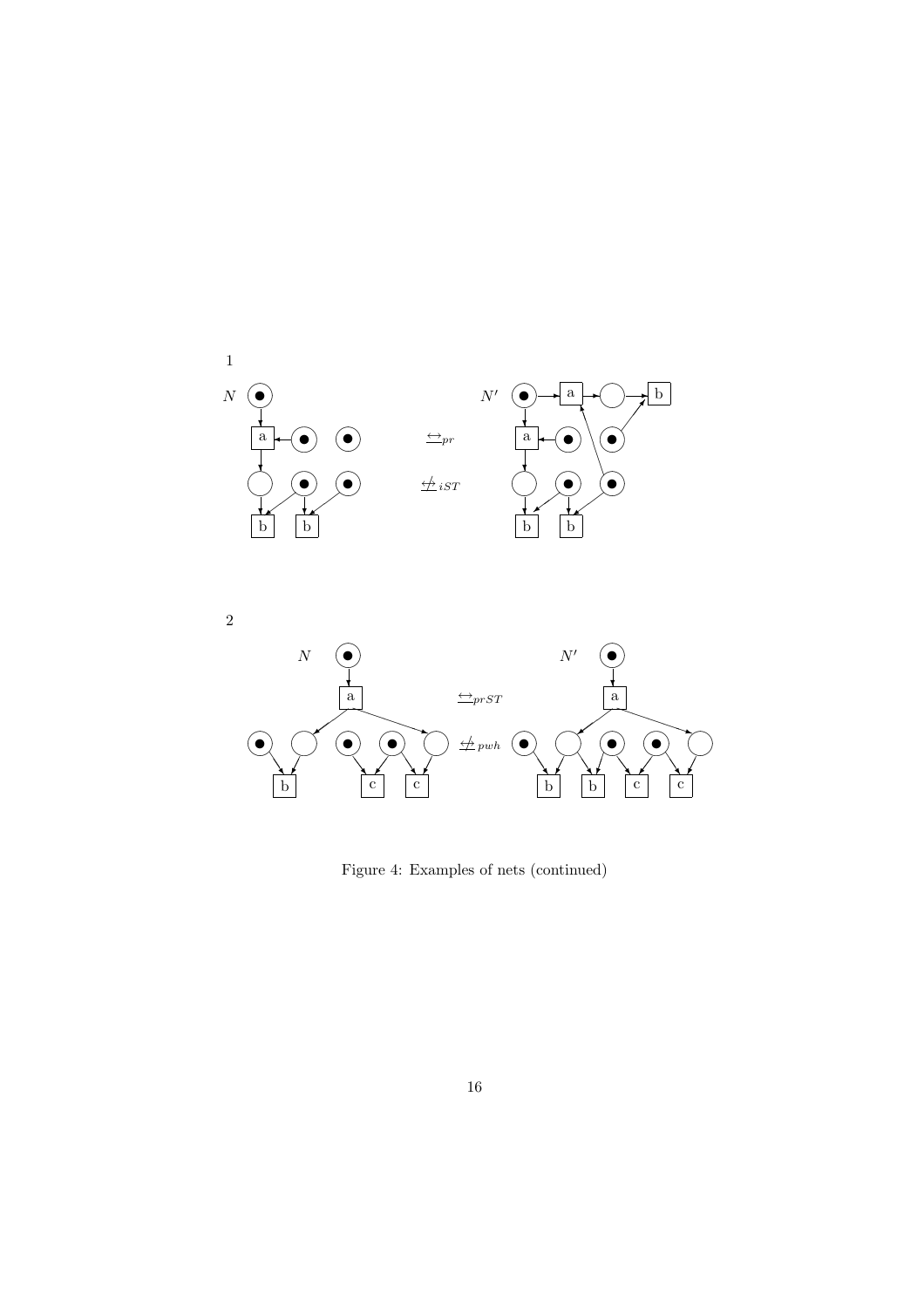2.  $\neg(w \prec_C v)$ , i.e. v and w are not related by  $\prec_C$ . Then there exists a full execution of C where all transitions from  $\downarrow w$  occur from the very beginning and w does after it. Since  $v \notin \downarrow w$ , w occurs before v in this full execution.

So both cases must be rejected. Consequently,  $v \prec_C w$ .

**Proposition 1** For sequential nets N and N'  $N \rightarrow N' \rightarrow N' \rightarrow N'$ .

Proof.

 $\Leftarrow$  Sequence of theorem 1.

 $\Rightarrow$  Let R :  $N \underline{\leftrightarrow}_i N'$  for sequential nets N and N'. Let us prove that S :  $N_{\frac{\leftrightarrow}{\epsilon}}$ <sub>pomh</sub>N' where S is defined as follows:  $(\pi, \pi') \in R$ ,  $\beta : T_C \simeq T_{C'} \Leftrightarrow$  $(\pi, \pi', \beta) \in S$  where  $\pi = (C, f), \pi' = (C', f')$ . Items 1 and 2 of the pomset h-bisimulation definition are valid automatically. By force of symmetry of items 3 and 4 of this definition it is enough to prove only item 3. Also we may deal only with one-action extensions of processes.

Let  $(\pi, \pi', \beta) \in S$ ,  $\pi \stackrel{v}{\rightarrow} \tilde{\pi}$ ,  $\tilde{\pi} = (\tilde{C}, \tilde{f})$ . By definition of sequential nets all transitions in C-nets of their processes are linear ordered by precedence relation. Therefore full executions of such nets are singletons by lemma 2. Let us consider a full execution of  $\tilde{C}$  in  $N \pi_N = \pi_0 \stackrel{v_1}{\to} \ldots \stackrel{v_n}{\to} \pi_n = \pi \stackrel{v}{\to} \tilde{\pi}$ . By sequential bisimulation definition there exist  $\tilde{\pi}'$ , v' so that  $\pi_{N'} = \pi'_0 \stackrel{\beta(v_1)}{\rightarrow} \ldots \stackrel{\beta(v_n)}{\rightarrow} \pi'_n =$  $\pi' \stackrel{v'}{\rightarrow} \tilde{\pi}', \tilde{\pi}' = (\tilde{C}', \tilde{f}'), l_{\tilde{C}}(v) = l_{\tilde{C}'}(v'), (\tilde{\pi}, \tilde{\pi}') \in R$ . It is the only full execution of  $\tilde{C}'$  in  $N'$ .

Let us consider the mapping  $\tilde{\beta}$  where  $\tilde{\beta}[\tau_{C} = \beta$  and  $\tilde{\beta}(v) = v'$ . Obviously,  $\tilde{\beta}: T_{\tilde{C}} \approx T_{\tilde{C}'}$ . Let us prove that  $\tilde{\beta}: T_{\tilde{C}} \simeq T_{\tilde{C}'}$ . For this it is sufficient to prove the following:  $\forall w \in T_C w \prec_{\tilde{C}} v \Leftrightarrow \tilde{\beta}(w) \prec_{\tilde{C}} \tilde{\beta}(v)$ . Let  $w \prec_{\tilde{C}} v$ . Then w occurs before  $v$  in any full execution of  $\tilde{C}$ . Consequently, it is in the only full execution of this net. By definition of  $\tilde{\beta} \tilde{\beta}(w)$  occurs before  $\tilde{\beta}(v)$  in the only full execution of  $\tilde{C}'$ . So we can assert that  $\tilde{\beta}(w)$  occurs before  $\tilde{\beta}(v)$  in any full execution of  $\tilde{C}'$ . Then by lemma 2  $\tilde{\beta}(w) \prec_{\tilde{C}'} \tilde{\beta}(v)$ . Preserving of precedence relation in the opposite direction is proved analogously.  $\Box$ 

**Proposition 2** For sequential nets N and N'  $N \equiv_i N' \Leftrightarrow N \equiv_{\text{pom}} N'.$ 

#### Proof.

 $\Leftarrow$  Sequence of theorem 1.

 $\Rightarrow$  Let N  $\equiv_i N'$ . Let us prove that  $N \equiv_{\text{pom}} N'$ , i.e. that  $Pomsets(N) =$ Pomsets(N'). Let  $\pi = (C, f) \in \Pi(N)$ . Since N is a sequential net then there exists the only full execution of C in N  $\pi_N = \pi_0 \stackrel{v_1}{\to} \dots \stackrel{v_n}{\to} \pi_n = \pi$ . Since  $N \equiv_i N'$  then there exists  $\pi'_i$ ,  $v'_i$   $(1 \leq i \leq n)$  so that  $\pi_{N'} = \pi'_0$  $v'_1 \rightarrow \ldots \stackrel{v'_n}{\rightarrow} \pi'_n =$  $\pi'$   $\pi' = (C', f'),$   $l_C(v_i) = l_{C'}(v'_i)$ . It is the only full execution of  $C'$  in  $N'$ . Let us define a mapping  $\beta$  as follows:  $\beta(v_i) = v'_i$ . Clearly,  $\beta : T_C \approx T_{C'}$ . By lemma 2 and due to the uniqueness of  $C$  and  $C'$  full executions the order of firing of these net transitions determines a total ordering on these transitions.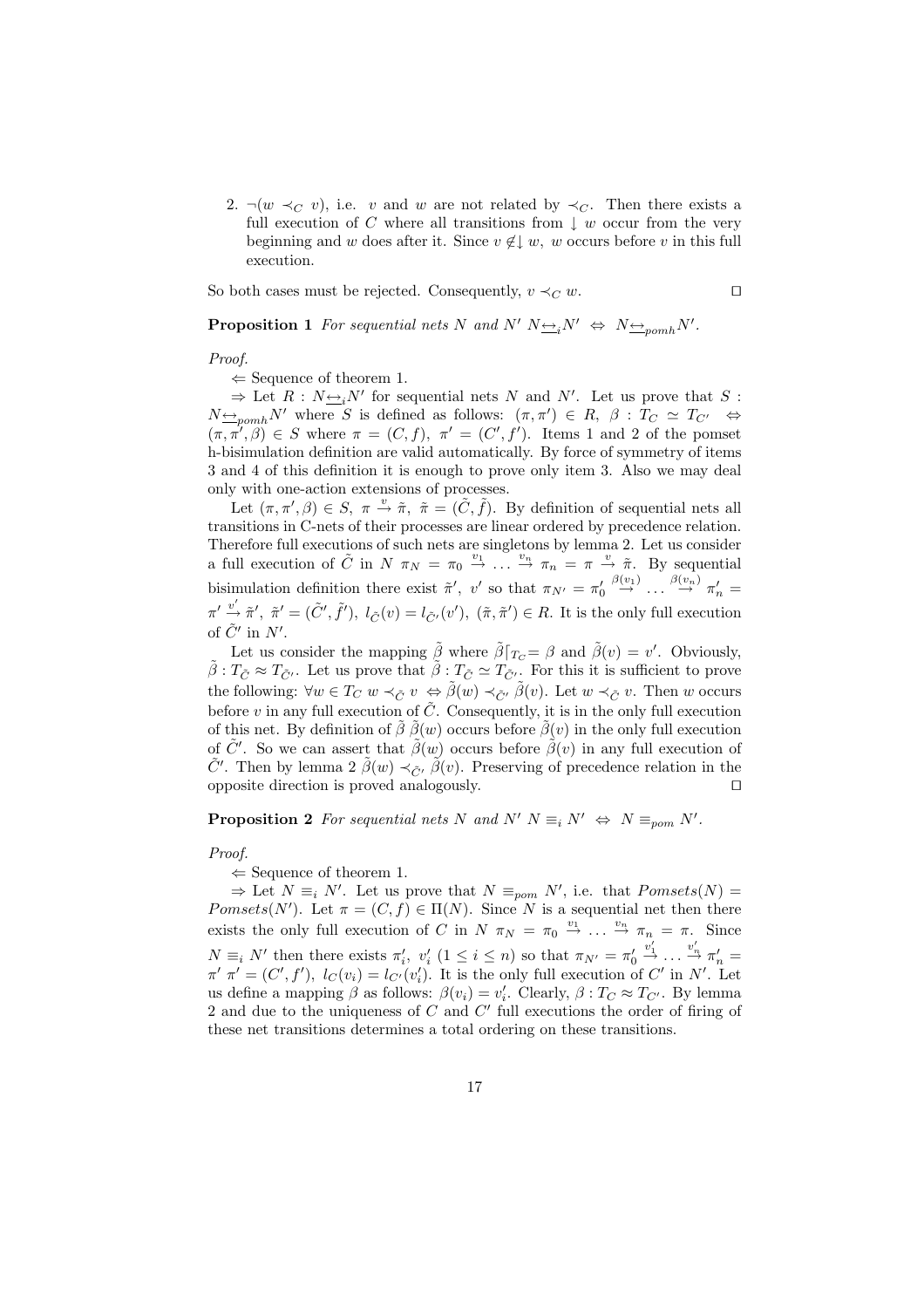

Figure 5: Equivalences on sequential nets

Therefore  $\forall v, w \in T_C$   $v \prec_C w \Leftrightarrow \beta(v) \prec_{C'} \beta(w)$ , i.e.  $\beta : T_C \simeq T_{C'}$ . Hence  $Pomsets(N) \subseteq Pomsets(N')$ . The fact that  $Pomsets(N') \subseteq Pomsets(N)$  is proved analogously.  $\Box$ 

**Theorem 2** Let  $\sim \in \{\equiv, \Longrightarrow\}, \alpha, \beta \in \{i, pr, prST, prh\}.$  For sequential nets N and N' N  $\sim_\alpha$  N'  $\Rightarrow$  N  $\sim_\beta$  N' iff thete exists a directed path  $\sim_\alpha \rightarrow \cdots \rightarrow \sim_\beta$ in graph in Figure 5.

#### Proof.

 $\Leftarrow$  Sequence of theorem 1.

 $\Rightarrow$  Let us prove that it is impossible to draw any arrow from one equivalence to the other in Figure 4 such that there exists no directed path from the first equivalence to the second one. For proving it is sufficient to show the absence of the following connections:  $\implies_i \to \equiv_{pr}, \equiv_{pr} \to \implies_i, \leftrightarrow_{pr} \to \implies_{prST}, \leftrightarrow_{prST} \to$  $ightharpoonup$ 

- In Figure 3.4  $N \underline{\leftrightarrow}_i N'$  but  $N \not\equiv_{pr} N'$ .
- In Figure 3.2  $N \equiv_{pr} N'$  but  $N \not\rightleftharpoons_i N'.$
- In Figure 6.1  $N \rightarrow p r N'$  but  $N \not\rightarrow p r s T N'$  since only in N' we can begin running a process with action  $a$  so that it may be extended by action  $b$  in the only way (i.e. so that extended process be only one).
- In Figure 6.2  $N \rightarrow p r S T N'$  but  $N \not\rightarrow p r h N'$  since only in N' it is possible to run a process with sequential occuring actions  $a$  and  $b$  so that the next action, c, may extend this process only in one way (i.e. C-net with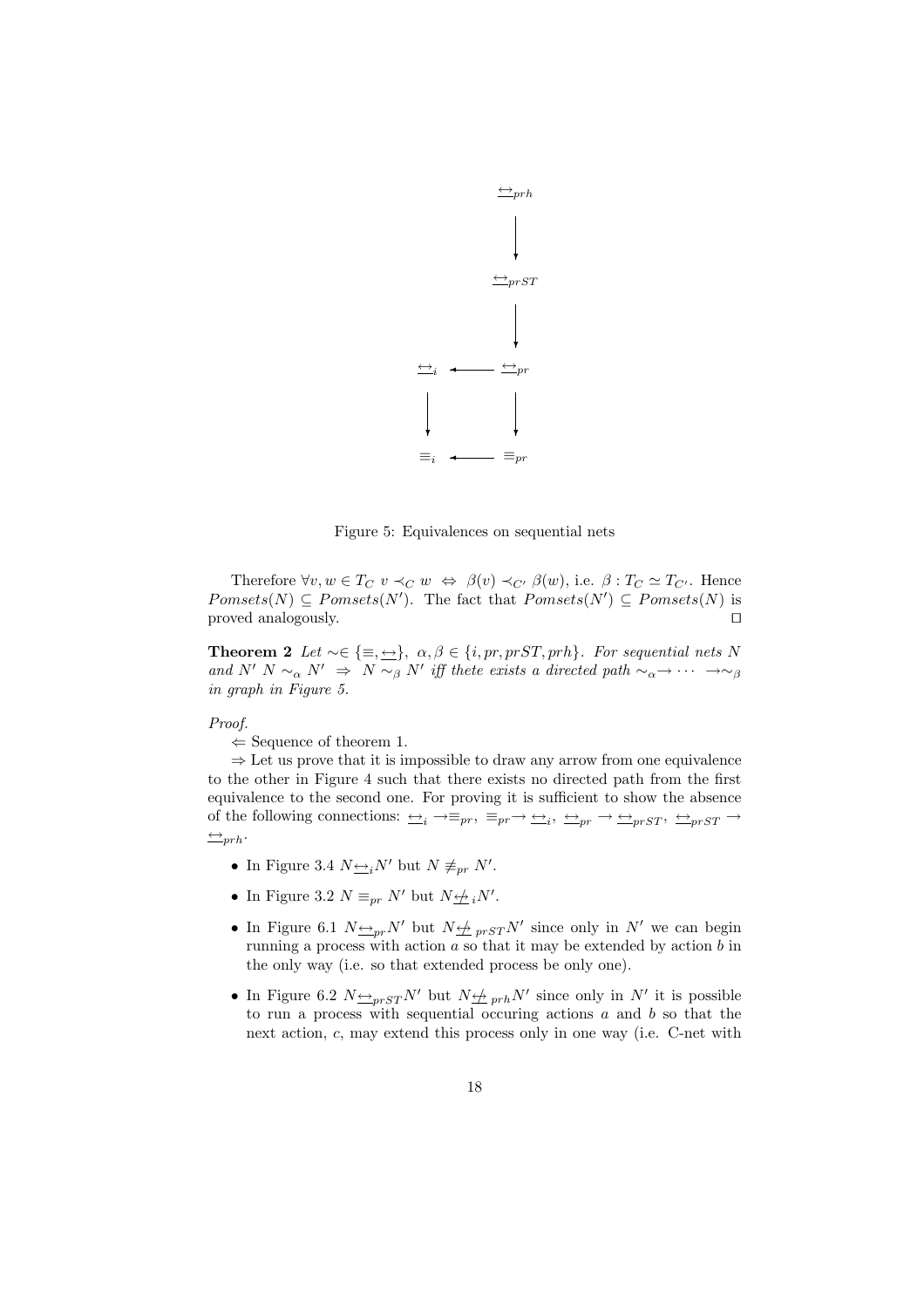

Figure 6: Examples of sequential nets

action  $c$ , extending a C-net corresponding to sequence  $ab$ , connects with its subnet containing a, in the only way).  $\square$ 

## 7 Conclusion

A large group of the Petri net equivalences is introduced in the paper. A correlation between these equivalences on nets with finite processes without  $\lambda$ -actions is found out. In addition it is considered which equivalences coincide on sequential nets.

Further development of the subject consist in exploration of introduced equivalences on C-nets and on strict labelled nets (for C-nets without

auto-concurrency the merging of sequential equivalence and step bisimulation equivalence was proved by author). Nets with strict labelling are interesting by the fact that A-nets denoted by formulas of the algebra  $AFP_0$  introduced by V.E.Kotov in [14] (the description is in [5, 7]) are a subclass of these nets.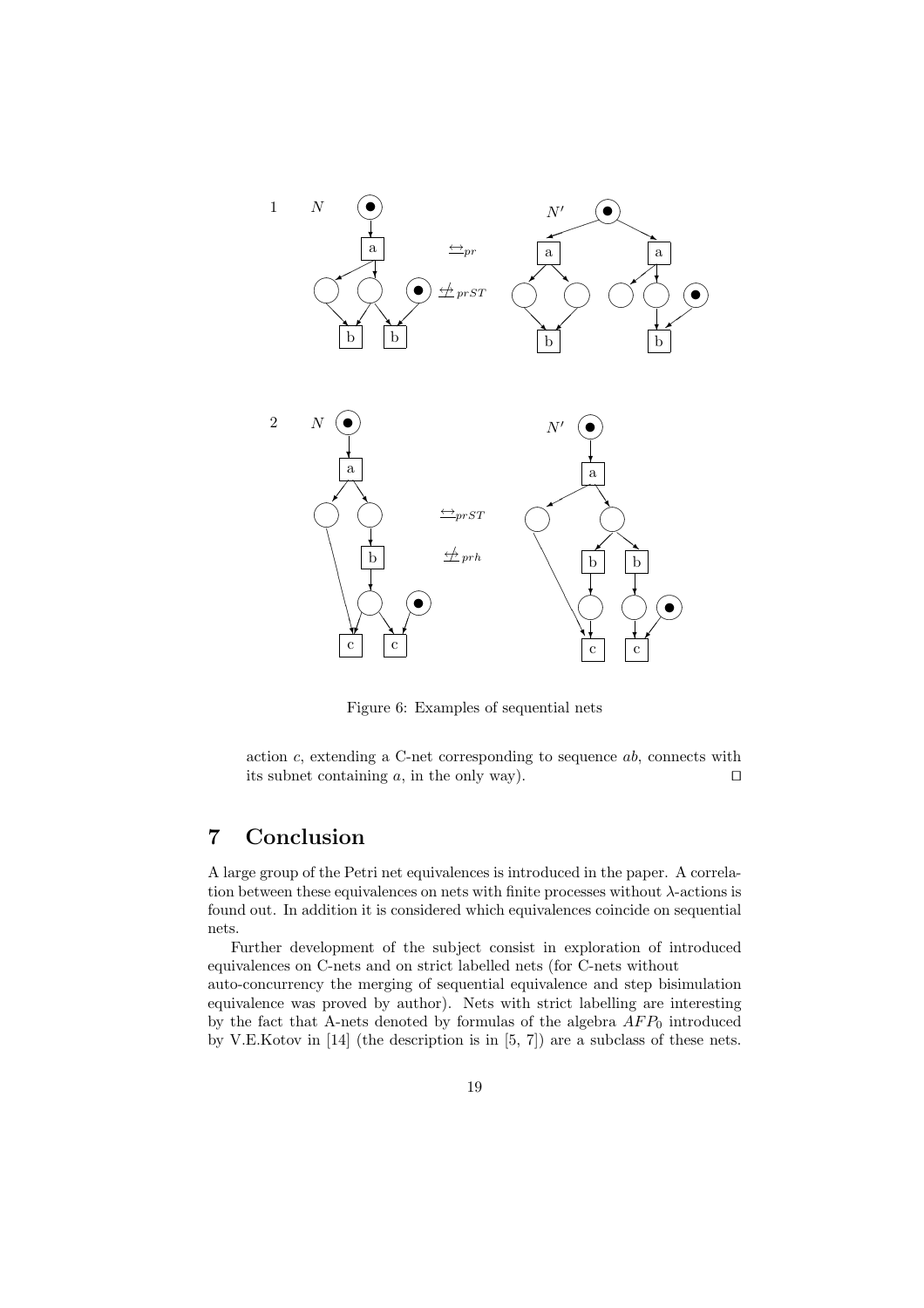It is interesting to find out how formula representations of equivalent A-nets are connected. Also it is possible to compare the introduced equivalences with those considered in [5, 6, 8, 9] devoted to the algebras  $AFP_1$  and  $AFP_2$ .

The next direction of the development of this theme may be the examination of the proposed equivalences on the wider net class, exactly, on nets with λ-actions. Probably some equivalences would stop to be connected on such nets. In [18, 19] the example of event structures with  $\lambda$ -actions was considered which demonstrated the independence of ST-bisimulation equivalences and hbisimulation equivalence on such event structures.

Finally we would find out how ST- and h-equivalences are connected with place bisimulation equivalences introduced in [1, 2].

### References

- [1] C.Autant, Z.Belmesk, Ph.Schnoebelen: Strong bisimularity on nets revisited. Research Report 847-I, LIFIA-IMAG, Grenoble, France, 28 p., March 1991.
- [2] C.Autant, Ph.Schnoebelen: Place bisimulations in Petri nets. LNCS 616, p.45–61, June 1992.
- [3] Luca Bernardinello, Fiorella de Cindio: A survey of basic net models and modular net classes. Design methods based on nets, Esprit basic research action 3148, June 1989–June 1990.
- [4] Eike Best, Raymond Devillers, Astrid Kiehn, Lucia Pomello: Concurrent bisimulations in Petri nets. Springer Verlag, Acta Informatica 28, p.231– 264, 1991.
- [5] Ludmila Cherkasova: Posets with non-actions: A model for concurrent nondeterministic processes. Arbeitspapiere der GMD 403, 68p., July 1989.
- [6] Ludmila Cherkasova: Algebra  $AFP_2$  for concurrent nondeterministic processes: Fully abstract model and complete axiomatization. Reihe Informatic 72, 28p., July 1990.
- [7] Ludmila Cherkasova: A fully abstract model for concurrent nondeterministic processes based on posets with non-actions. Computer Science, Department of Software Technology, Report CS-R 9031, Center for Mathematics and Computer Science, Amsterdam, Netherlands, 42p., July 1990.
- [8] Ludmila Cherkasova, Vadim Kotov: Concurrent nondeterministic processes: Adequacy of structure and behaviour. LNCS 379, p.67–87, 1989.
- [9] Ludmila Cherkasova, Vadim Kotov: Descriptive and analitical process algebras. LNCS 424, p.77–104, 1989.
- [10] Raymond Devillers: Maximality preserving bisimulation. Theoretical Computer Science 102, p.165–184, 1992.